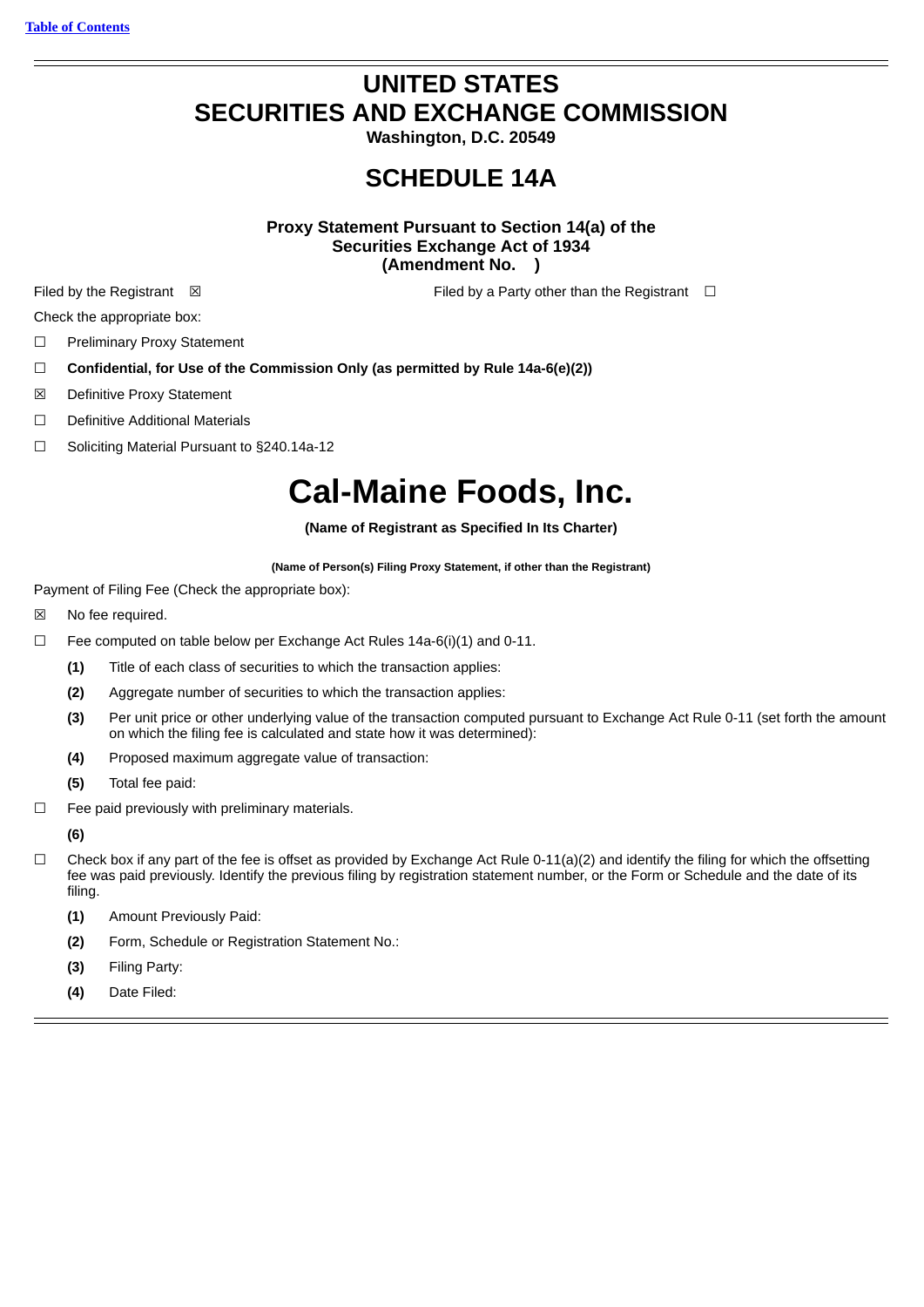

**Notice of Annual Meeting and Proxy Statement**

**October 1, 2021**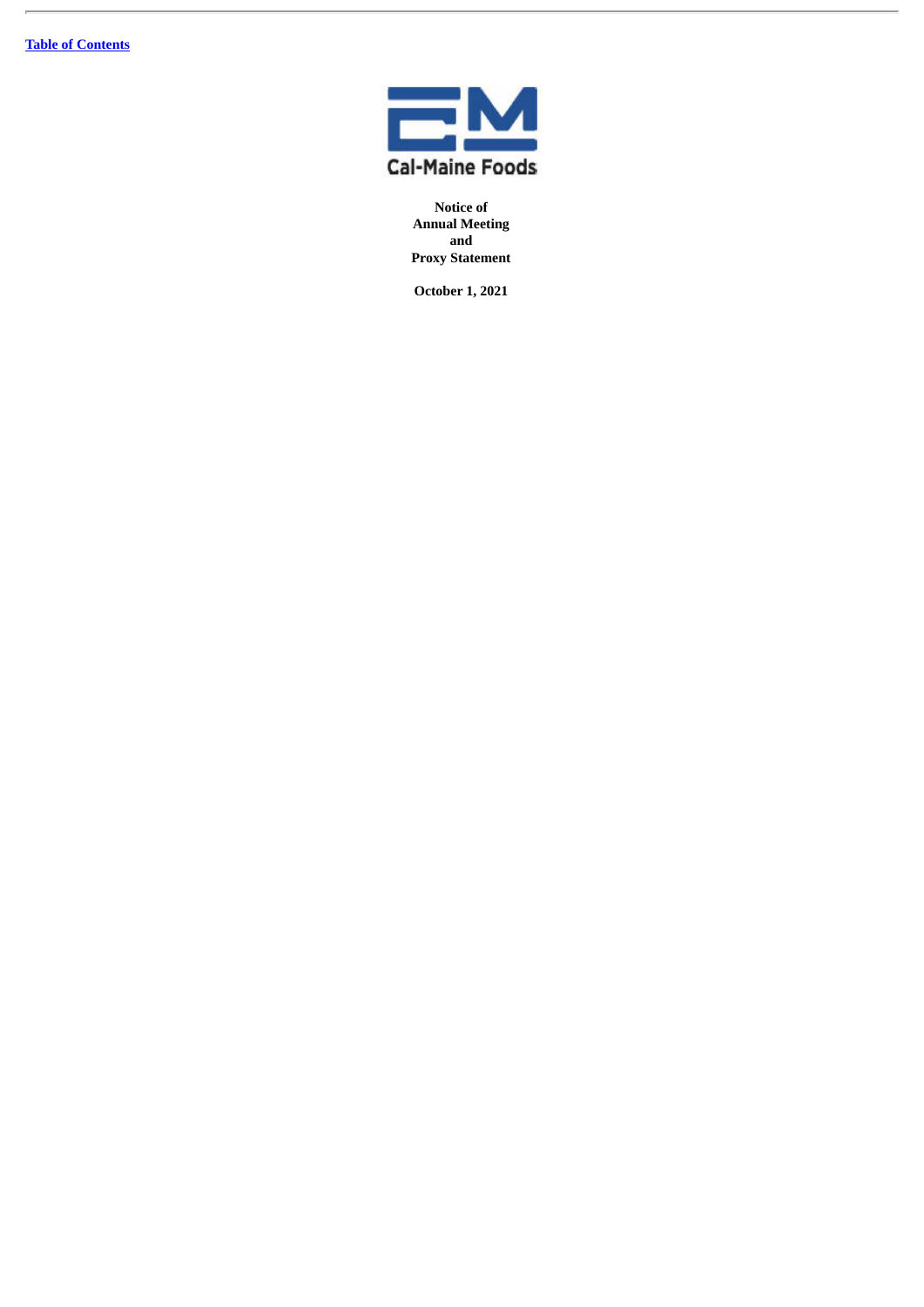| <b>Table of Contents</b> |
|--------------------------|
|--------------------------|

| <b>NOTICE OF ANNUAL MEETING</b>                                                            | Page<br>1      |
|--------------------------------------------------------------------------------------------|----------------|
| <b>GENERAL MATTERS</b>                                                                     | $\overline{2}$ |
| <b>VOTING SHARES</b>                                                                       | 3              |
| <b>OWNERSHIP OF VOTING SECURITIES BY CERTAIN BENEFICIAL OWNERS AND MANAGEMENT</b>          | 5              |
| <b>PROPOSAL NO. 1: ELECTION OF DIRECTORS</b>                                               | 7              |
| <b>DIRECTOR NOMINEES</b>                                                                   | 8              |
| <b>EXECUTIVE OFFICERS OF THE COMPANY</b>                                                   | 9              |
| <b>CORPORATE GOVERNANCE</b>                                                                | 10             |
| <b>Meetings and Attendance</b>                                                             | 10             |
| <b>Board Committees</b>                                                                    | 10             |
| <b>Consideration of Director Nominees; Diversity</b>                                       | 11             |
| <b>Stockholder Communications</b>                                                          | 11             |
| <b>Risk Oversight</b>                                                                      | 11             |
| <b>Stock Ownership Guidelines</b>                                                          | 12             |
| Board Independence and Impact of "Controlled Company" Status                               | 12             |
| <b>Executive Sessions</b>                                                                  | 12             |
| <b>Code of Ethics</b>                                                                      | 13             |
| <b>Board Leadership Structure</b>                                                          | 13             |
| <b>Related-Party Transactions</b>                                                          | 13             |
| <b>COMPENSATION DISCUSSION AND ANALYSIS</b>                                                | 14             |
| <b>Compensation Philosophy and Process</b>                                                 | 14             |
| <b>Compensation Practices and Risks</b>                                                    | 14             |
| <b>Elements of Compensation</b>                                                            | 15             |
| <b>General Matters Regarding Executive Compensation</b>                                    | 16             |
| <b>Compensation Advisors</b>                                                               | 17             |
| <b>Compensation Committee Report</b>                                                       | 18             |
| <b>Compensation Committee Interlocks and Insider Participation</b>                         | 18             |
| <b>COMPENSATION TABLES</b>                                                                 | 19             |
| POTENTIAL PAYMENTS UPON TERMINATION OR CHANGE IN CONTROL                                   | 22             |
| <b>PAY RATIO DISCLOSURE</b>                                                                | 23             |
| <b>DIRECTOR COMPENSATION</b>                                                               | 23             |
| <b>DIRECTOR COMPENSATION TABLE</b>                                                         | 24             |
| <b>REPORT OF THE AUDIT COMMITTEE</b>                                                       | 24             |
| <b>FEES AND RELATED DISCLOSURES FOR ACCOUNTING SERVICES</b>                                | 25             |
| PROPOSAL NO. 2: RATIFICATION OF SELECTION OF INDEPENDENT REGISTERED PUBLIC ACCOUNTING FIRM | 26             |
| <b>STOCKHOLDER PROPOSALS</b>                                                               | 26             |
| <b>OTHER MATTERS</b>                                                                       | 26             |
| <b>INCORPORATION BY REFERENCE</b>                                                          | 26             |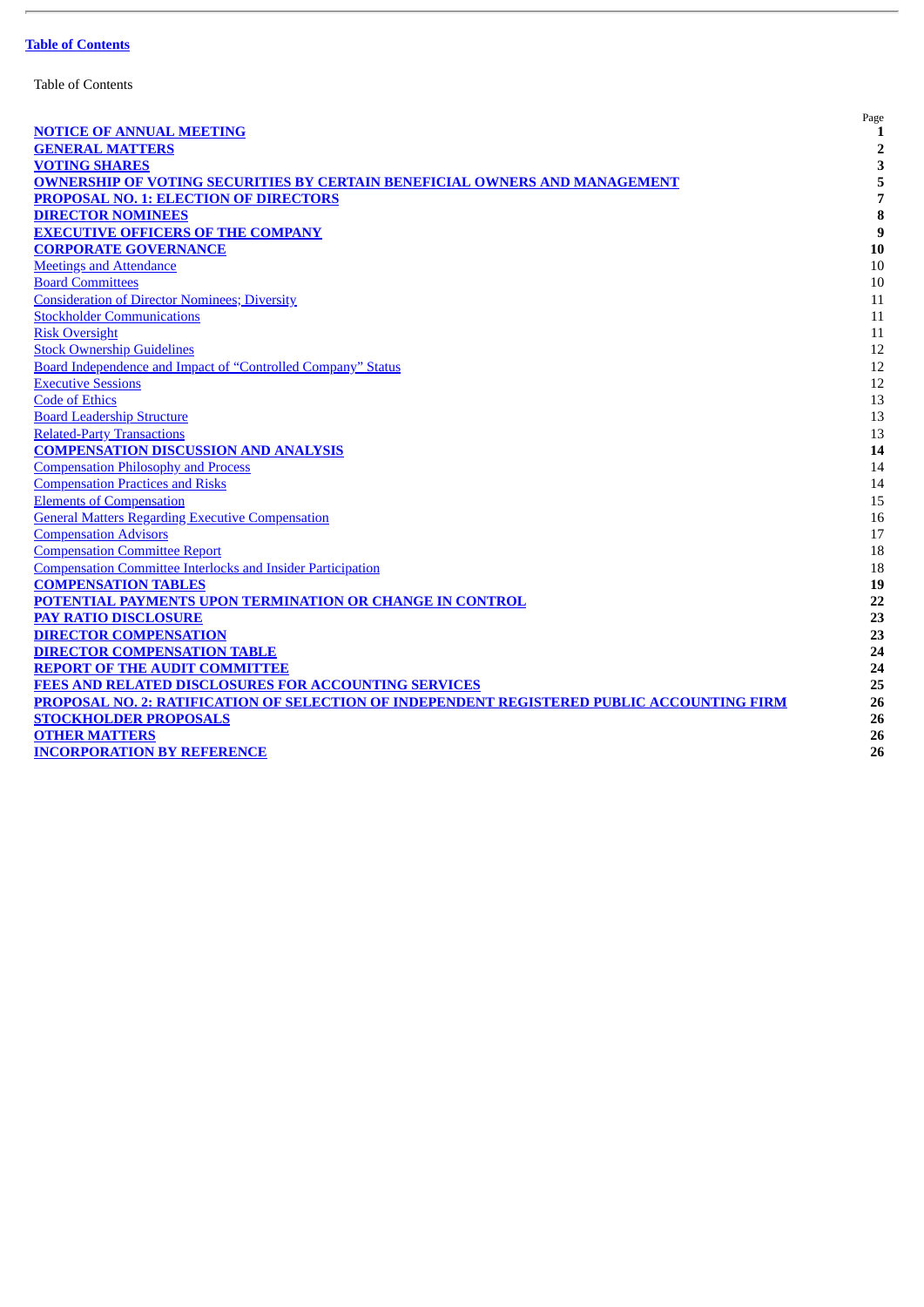

TO THE STOCKHOLDERS:

The Annual Meeting of Stockholders of Cal-Maine Foods, Inc. will be held at the corporate offices of Cal- Maine Foods, Inc. at 1052 Highland Colony Parkway, Suite 200, Ridgeland, Mississippi 391571, at 10:00 a.m., Central Time, on Friday, October 1, 2021, for the following purposes:

1. To elect seven directors to serve for the ensuing year; and

- 2. To ratify the selection of Frost, PLLC as our independent registered public accounting firm for fiscal year 2022; and
- 3. To consider and act upon such other matters as may properly come before the Annual Meeting or any adjournments thereof.

August 2, 2021 has been fixed as the record date for determination of stockholders entitled to vote at the Annual Meeting and to receive notice thereof.

Whether or not you plan to attend the meeting in person, it is important that your shares be represented and voted. So that we may be sure your vote will be included, please promptly submit your proxy and voting instructions via the internet, or sign, date and return a proxy card (if received by mail). Stockholders are encouraged to submit proxies as early as possible to avoid any possible delays.

FOR THE BOARD OF DIRECTORS

Mar Brunon

MAX P. BOWMAN, **SECRETARY** 

Dated: August 17, 2021

## **IMPORTANT NOTICE REGARDING THE AVAILABILITY OF PROXY MATERIALS FOR ANNUAL MEETING OF STOCKHOLDERS TO BE HELD OCTOBER 1, 2021.**

The proxy statement and the Company's 2021 annual report to stockholders are available at

www.ProxyVote.com

<sup>\*</sup> The Company is actively monitoring the public health and travel concerns relating to COVID-19 and the related recommendations and protocols issued by federal, state and local governments. Attendees will be expected to comply with CDC recommendations, such as: anyone who does not feel well should stay home; wear a cloth face covering before entering the building and leave the face covering on continuously once inside; wash your hands for at least 20 seconds, or use hand sanitizer with at least 60% alcohol; stay six feet away from other people; and cover coughs and sneezes. Face masks and hand sanitizer will be available in the lobby and each person will be asked the appropriate screening questions prior to entering the building for the meeting. In the event that it is not possible or advisable to hold the 2021 annual meeting in person in Ridgeland, Mississippi as originally planned, the Company will announce alternative arrangements for the 2021 annual meeting as promptly as practicable, which may include holding the 2021 annual meeting solely by means of remote communication. Any such change, including details on how to participate, would be announced in advance by press release, a copy of which would be filed with the SEC as additional proxy solicitation *materials and posted on the Company's website at www.calmainefoods.com.*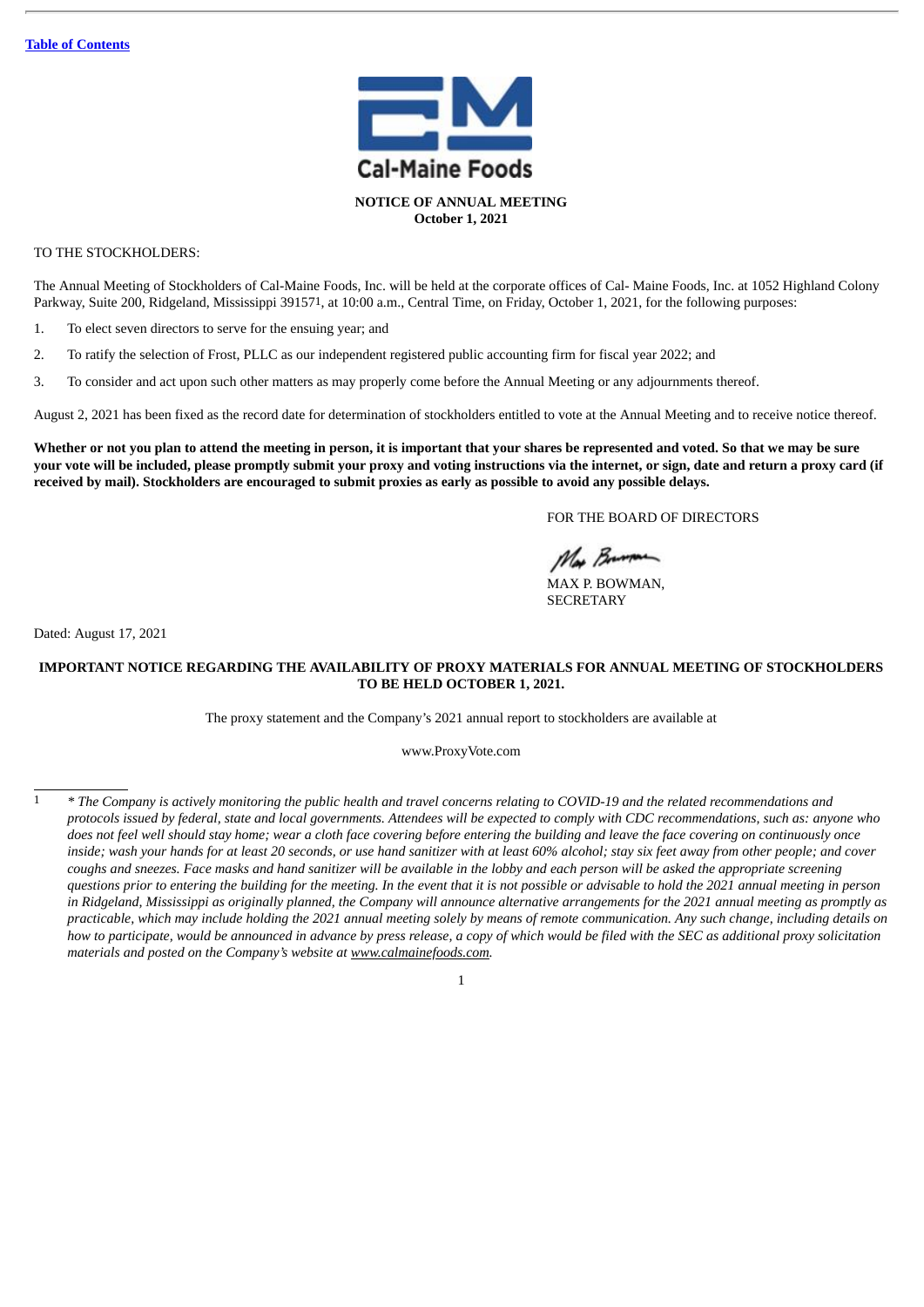## **CAL-MAINE FOODS, INC. 1052 Highland Colony Parkway, Suite 200 Ridgeland, Mississippi 39157**

## **PROXY STATEMENT FOR ANNUAL MEETING OF STOCKHOLDERS TO BE HELD OCTOBER 1, 2021**

The information set forth in this proxy statement is furnished in connection with the Annual Meeting of Stockholders of Cal-Maine Foods, Inc. (the "Company") to be held on October 1, 2021, at 10:00 a.m., Central Time, at our principal executive offices, 1052 Highland Colony Parkway, Suite 200, Ridgeland, Mississippi 391572. Our telephone number is (601) 948-6813. The terms "we," "us" and "our" used in this proxy statement refer to the Company.

## **GENERAL MATTERS**

In accordance with the rules of the Securities and Exchange Commission ("SEC"), we are permitted to furnish proxy materials, including this proxy statement and our Annual Report to Stockholders for the fiscal year ended May 29, 2021 (the "Annual Report"), to stockholders by providing access to these documents on the internet instead of mailing printed copies. Most stockholders will not receive printed copies of the proxy materials unless requested. Instead, the notice of internet availability of proxy materials provides instructions on how to access and review the proxy materials on the internet. The notice also provides instructions on how to submit your proxy and voting instructions via the internet. If you would like to receive a printed or email copy of our proxy materials, please follow the instructions provided in the notice to request the materials. A list of the stockholders of record as of the record date will be available for inspection by stockholders of the Company at the Company's corporate offices for 10 days preceding the date of the Annual Meeting.

The following proxy materials are being made available free of charge at our website, https:// www.calmainefoods.com/investors/proxy-material/:

- The Notice of Annual Meeting and Proxy Statement for the 2021 Annual Meeting of Stockholders;
- The Annual Report; and
- The form of proxy card being distributed to stockholders in connection with the 2021 Annual Meeting of Stockholders.

We have adopted a procedure approved by the SEC called "householding." Under this procedure, we will deliver only one copy of our notice of internet availability of proxy materials to stockholders who have the same address and last name unless one or more of these stockholders notifies us that they wish to receive individual copies. This procedure reduces our printing costs and postage fees. Although only one copy of our notice of internet availability of proxy materials will be delivered to each address, each stockholder sharing that address will continue to be able to access the proxy materials and submit his or her individual voting instructions. If you want to receive separate copies of our notice of internet availability of proxy materials in the future, you can make these requests through the following sources:

Stockholders of record should contact the Company's Secretary in writing or by telephone at Cal-Maine Foods, Inc., ATTN: Max P. Bowman, Secretary, Post Office Box 2960, Jackson, Mississippi 39207, telephone number (601) 948-6813.

Stockholders who are beneficial owners should contact their bank, broker or other nominee record holder.

Our Board of Directors is soliciting your proxy to vote your shares on all matters scheduled to come before the Annual Meeting. The proxy may be revoked by a stockholder at any time before it is voted by filing with our Secretary a written revocation of such proxy or a duly executed proxy bearing a later date. The proxy also may be revoked by a stockholder attending the meeting by withdrawing the proxy and voting in person.

 $\overline{2}$ 

<sup>&</sup>lt;sup>2</sup> \* The Company is actively monitorina the public health and travel concerns relatina to COVID-19 and the related recommendations and protocols issued by federal, state and local governments. Attendees will be expected to comply with CDC recommendations, such as: anyone who does not feel well should stay home; wear a cloth face covering before entering the building and leave the face covering on continuously once inside; wash your hands for at least 20 seconds, or use hand sanitizer with at least 60% alcohol; stay six feet away from other people; and cover coughs and sneezes. Face masks and hand sanitizer will be available in the lobby and each person will be asked the appropriate screening questions prior to entering the building for the meeting. In the event that it is not possible or advisable to hold the 2021 annual meeting in person in Ridgeland, Mississippi as originally planned, the Company will announce alternative arrangements for the 2021 annual meeting as promptly as practicable, which may include holding the 2021 annual meeting solely by means of remote communication. Any such change, including details on how to participate, would be announced in advance by press release, a copy of which would be filed with the SEC as additional proxy solicitation *materials and posted on the Company's website at www.calmainefoods.com.*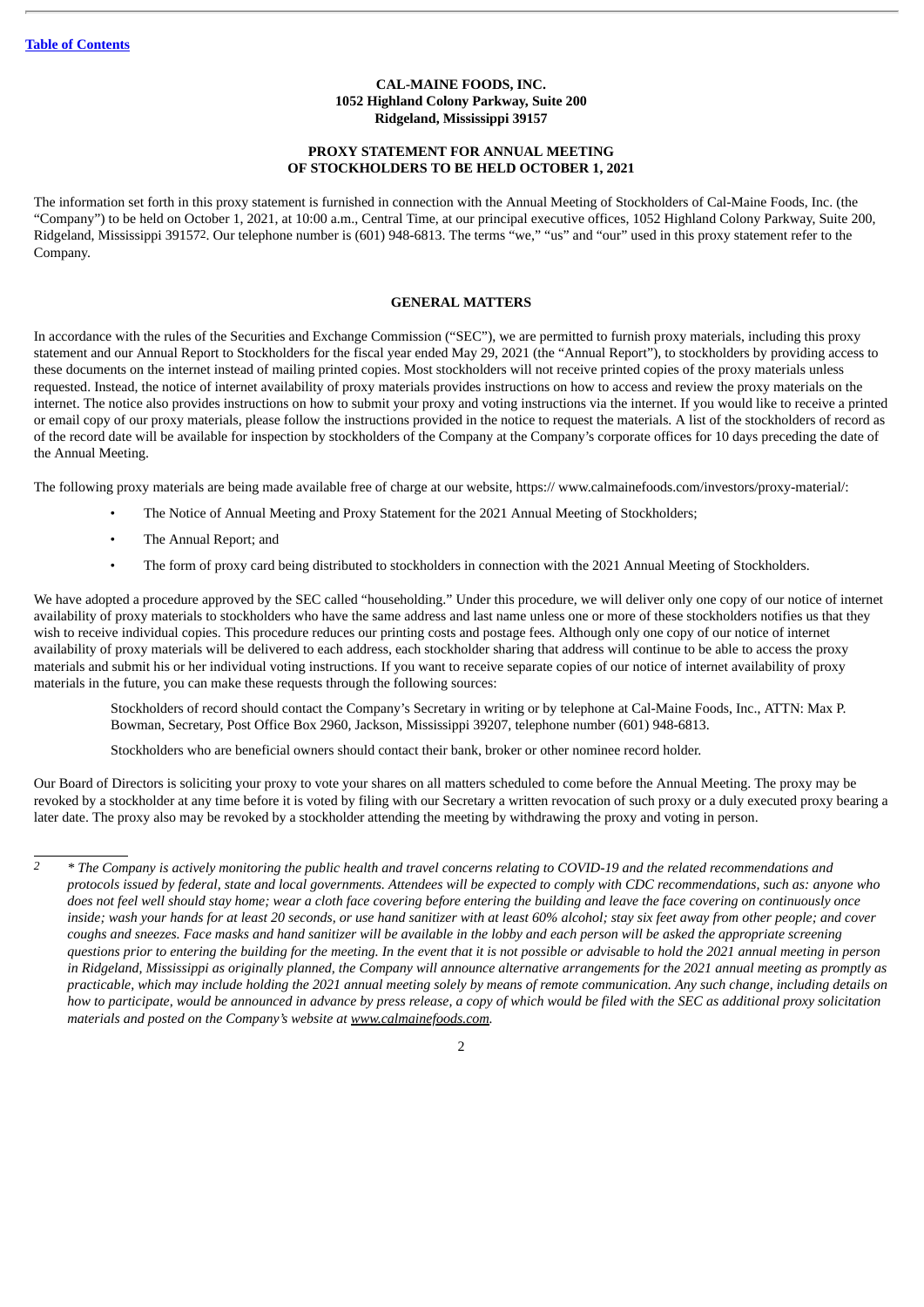The Company is not using a proxy solicitor. All expenses incurred in connection with the solicitation of proxies will be paid by us. Our directors, officers, and regular employees may solicit proxies in person, by telephone, mail, email, telecopy or employee communications. We will not pay such persons additional compensation for their proxy solicitation efforts. We will, upon request, reimburse banks, brokerage houses and other institutions, and fiduciaries for their expenses in forwarding proxy materials to their principals.

## **VOTING SHARES**

Stockholders of record at the close of business on August 2, 2021, are eligible to vote at the Annual Meeting in person or by proxy. As of the record date, 44,057,329 shares of our common stock were outstanding (including 300,058 shares of unvested restricted common stock issued under our Amended and Restated 2012 Omnibus Long-Term Incentive Plan that have voting rights), and 4,800,000 shares of our Class A common stock were outstanding.

Each share of common stock is entitled to one vote on each matter to be considered at the Annual Meeting. Each share of Class A common stock is entitled to 10 votes on each such matter. The holders of shares of our common stock and/or Class A common stock representing a majority of the voting interest of all the outstanding shares of our common stock and Class A common stock, considered together as a group, in person or by proxy, will constitute a quorum for purposes of the 2021 Annual Meeting of Stockholders. The election of directors requires a plurality of the votes cast. The ratification of the selection of our independent registered public accounting firm requires the vote of a majority of the voting interest present in person or represented by proxy.

If a quorum is not present in person or by proxy, the holders of shares representing a majority of the voting interest of all such shares present may, without notice other than announcement at the meeting, adjourn the meeting from time to time, until a quorum is present, and at any such adjourned meeting at which a quorum is present, any business may be transacted which might have been transacted at the original meeting.

If your shares are held in a stock brokerage account by a bank, broker or other nominee, you are considered the beneficial owner of shares held in "street name" and these proxy materials are being made available to you by your bank, broker or other nominee that is considered the stockholder of record of those shares. As the beneficial owner, you have the right to direct your bank, broker or other nominee on how to vote your shares and your bank, broker or other nominee will send you instructions on how to submit your voting instructions.

If you are a stockholder of record and you make no specifications on your proxy card, your shares of our common stock will be voted in accordance with the recommendations of our Board of Directors, as provided below. If you are a beneficial owner and you do not provide voting instructions to your bank, broker or other nominee holding shares for you, your shares will not be voted with respect to any proposal for which the stockholder of record does not have discretionary authority to vote. Rules of the New York Stock Exchange ("NYSE") governing brokers (regardless of the exchange on which the company is listed) determine whether proposals presented at stockholder meetings are "discretionary" or "non-discretionary." If a proposal is determined to be discretionary, your bank, broker or other nominee is permitted under NYSE rules to vote on the proposal without receiving voting instructions from you. If a proposal is determined to be non-discretionary, NYSE rules prohibit your bank, broker or other nominee from voting on the proposal without receiving voting instructions from you. A "broker non-vote" occurs when a bank, broker or other nominee holding shares for a beneficial owner returns a valid proxy, but does not vote on a particular proposal because it does not have discretionary authority to vote on the matter and has not received voting instructions from the stockholder for whom it is holding shares.

Under the NYSE rules, the proposal relating to the election of directors is a non-discretionary proposal and the proposal relating to the ratification of the appointment of our independent registered public accounting firm is a discretionary proposal. As such, if you are a beneficial owner and you do not provide voting instructions to your bank, broker or other nominee holding shares for you, your shares will not be voted with respect to the election of directors, and your shares may be voted with respect to the ratification of the appointment of our independent registered public accounting firm.

Abstentions occur when stockholders are present at the Annual Meeting but fail to vote or voluntarily withhold their vote for any of the matters upon which the stockholders are voting. Abstentions are counted for purposes of determining whether a quorum is present and will have the same effect as a vote against proposals other than the election of directors.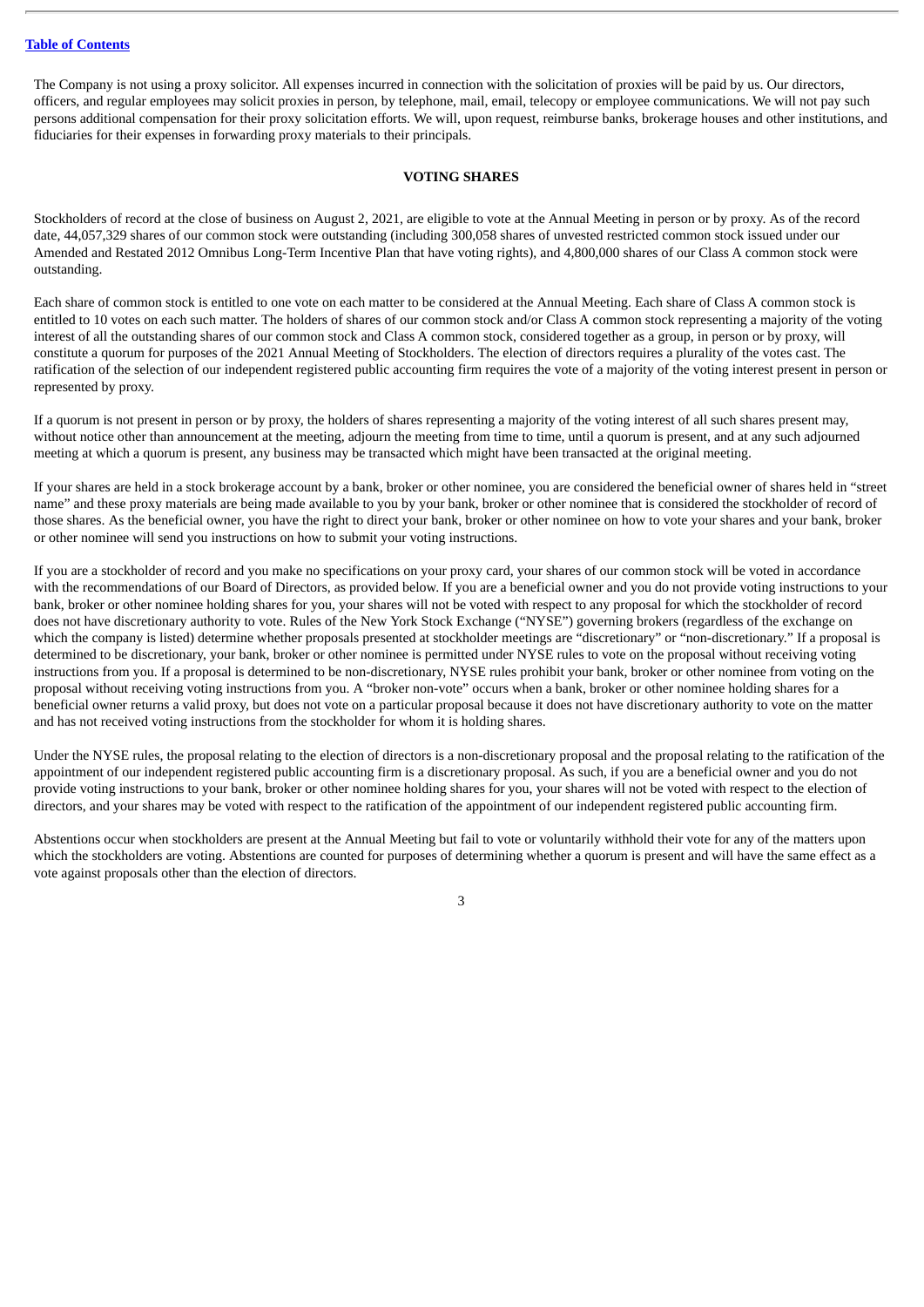*Election of Directors*. Both the shares of common stock and the shares of Class A common stock have the right of cumulative voting in the election of directors. Cumulative voting means that each stockholder is entitled to cast as many votes as he or she has the right to cast (before cumulating votes), multiplied by the number of directors to be elected. All such votes may be cast for a single nominee or may be distributed among the nominees to be voted for as the stockholder sees fit. To exercise cumulative voting rights by proxy, a stockholder must clearly designate the number of votes to be cast for any given nominee. Under Delaware law, votes withheld from a director's election will be counted toward a quorum but will not affect the outcome of the vote on the election of a director. Broker non-votes will not be taken into account in determining the outcome of the election. The election of directors requires a plurality of the votes cast, which means the candidates receiving the highest number of "FOR" votes will be elected.

The following table summarizes the votes required for passage of each proposal and the effect of abstentions and uninstructed shares held by brokers.

| Proposal                                                                                | <b>Voting Options</b>                                                    | <b>Votes Required</b><br><b>To Adopt Proposal</b>            | <b>Effect of</b><br><b>Abstentions</b> | <b>Effect of</b><br>Broker<br><b>Non-Votes</b> |
|-----------------------------------------------------------------------------------------|--------------------------------------------------------------------------|--------------------------------------------------------------|----------------------------------------|------------------------------------------------|
| No. 1: Election of directors                                                            | For or withhold on all nominees, or<br>allocate votes among the nominees | Plurality of votes cast                                      | N/A                                    | No effect                                      |
| No. 2: Ratification of selection of<br>independent registered public accounting<br>firm | For, against or abstain                                                  | Majority of voting interest present in<br>person or by proxy | Treated as<br>votes<br>against         | N/A                                            |

Our Board unanimously recommends that you vote:

- **FOR** the election of the seven nominees named in this proxy statement to serve as directors of the Company; and
- **FOR** the ratification of our selection of Frost, PLLC as independent registered public accounting firm of the Company for fiscal year 2022.

We do not expect any matters to be presented for action at our 2021 annual meeting other than the matters described in the proxy statement. However, by completing, dating, signing and returning a proxy card, or by submitting your proxy and voting instructions via the internet, you will give to the persons named as proxies discretionary voting authority with respect to any other matter that may properly come before the annual meeting, and they intend to vote on any such other matter in accordance with their best judgment.

In accordance with Delaware law, the Company will appoint two inspectors of election. The inspectors will take charge of and will count the votes and ballots cast at the Annual Meeting and will make a written report on their determination.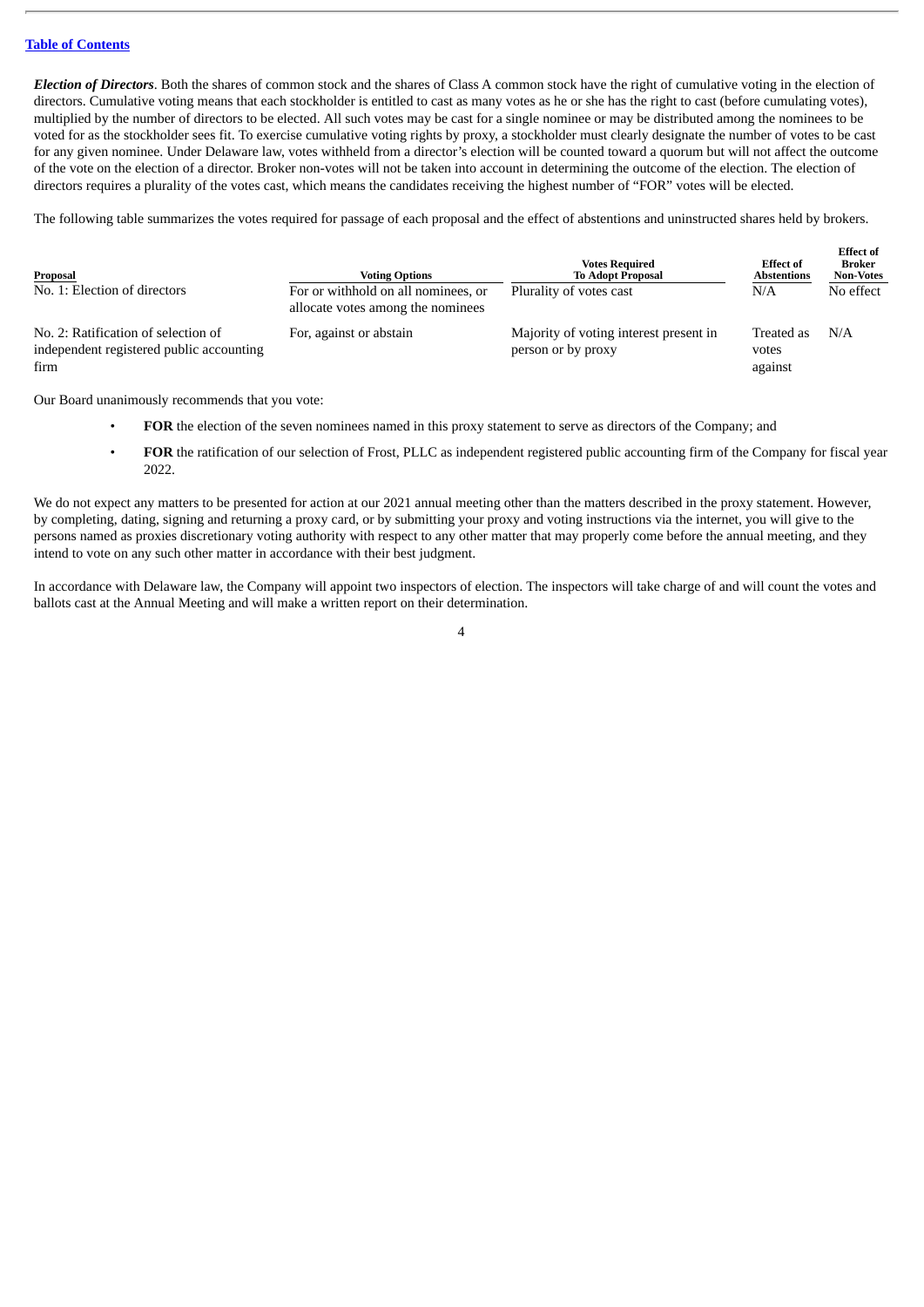## **OWNERSHIP OF VOTING SECURITIES BY CERTAIN BENEFICIAL OWNERS AND MANAGEMENT**

The following table sets forth information as to the beneficial ownership of our common stock and Class A common stock as of August 2, 2021, unless otherwise indicated, by:

- each person known by us to beneficially own more than 5% of either class outstanding, and
- each director of the Company, each nominee to serve as a director, each executive officer named in the Summary Compensation Table (each a "named executive officer") and by all directors and executive officers as a group.

|                                                                   | Common Stock and Class A Common Stock |                        |        |             |                     |
|-------------------------------------------------------------------|---------------------------------------|------------------------|--------|-------------|---------------------|
|                                                                   |                                       | Number of Shares       |        |             | Percentage of       |
|                                                                   |                                       | Beneficially Owned (2) |        | Outstanding | <b>Total Voting</b> |
| Name of Beneficial Owner (1)                                      | Common                                | Class A                | Common | Class A     | Power (3)           |
| DLNL(4)                                                           | 1,087,956                             | 3,487,192              | 2.5%   | 72.6%       | 39.1%               |
| Jean Reed Adams (5)                                               | 3,346,739                             |                        | 7.6%   | $-$ %       | 3.6%                |
| Adolphus B. Baker (6)                                             | 543,482                               | 1,312,808              | 1.2%   | 27.4%       | 14.9%               |
| Max P. Bowman (7)                                                 | 10,036                                |                        | ∗      | $-$ %       | ∗                   |
| Charles J. Hardin (8)                                             | 29,402                                |                        | $\ast$ | $-$ %       | $\ast$              |
| Robert L. Holladay, Jr. (9)                                       | 18,604                                |                        | $\ast$ | $-$ %       | $\ast$              |
| Letitia C. Hughes (10)                                            | 39,522                                |                        | $\ast$ | $-$ %       | $\ast$              |
| Sherman L. Miller (11)                                            | 22,950                                |                        | $\ast$ | $-$ %       | $\ast$              |
| James E. Poole (12)                                               | 13,422                                |                        | $\ast$ | $-$ %       | $\ast$              |
| Steve W. Sanders (13)                                             | 19,922                                |                        | $\ast$ | $-$ %       | $\ast$              |
| Camille S. Young (14)                                             | 2,300                                 |                        | $\ast$ | $-$ %       | $\ast$              |
| BlackRock, Inc. (15)                                              | 5,772,662                             |                        | 13.1%  | $-$ %       | 6.3%                |
| Nuance Investments, LLC (16)                                      | 4,887,195                             |                        | 11.1%  | $-$ %       | 5.3%                |
| The Vanguard Group (17)                                           | 3,980,275                             |                        | 9.0%   | $-$ %       | 4.3%                |
| Diamond Hill Capital Management Inc. (18)                         | 2,695,002                             |                        | 6.1%   | $-$ %       | 2.9%                |
| T. Rowe Price Associates, Inc. (19)                               | 2,581,275                             |                        | 5.9%   | $-$ %       | 2.8%                |
| Cal-Maine Foods, Inc. KSOP                                        | 1,989,306                             |                        | 4.5%   | $-$ %       | 2.2%                |
| All directors and executive officers as a group (10 persons) (20) | 1,797,315                             | 4,800,000              | 4.1%   | 100.0%      | 54.1%               |

Less than  $1%$ 

- (1) Unless otherwise set forth in the Noted below, the mailing address of each beneficial owner is Cal-Maine Foods, Inc., Post Office Box 2960, Jackson, MS 39207.
- (2) The information as to beneficial ownership is based on information known to us or statements furnished to us by the beneficial owners. As used in this table, "beneficial ownership" has the meaning given in Rule 13d-3 under the Securities Exchange Act of 1934 (the "Exchange Act"), i.e. the sole or shared power to vote or to direct the voting of a security, or the sole or shared investment power with respect to a security (the power to dispose of or to direct the disposition of a security). For purposes of this table, a person is deemed as of any date to have "beneficial ownership" of any security that such person has the right to acquire within 60 days of such date.
- (3) Percentage of total voting power represents voting power with respect to all shares of our common stock and Class A common stock, voting together as a single class. Each share of common stock is entitled to one vote and each share of Class A common stock is entitled to ten votes. Shares of Class A common stock are automatically converted into common stock on a share per share basis in the event the beneficial or record ownership of any such share of Class A common stock is transferred to any person or entity other than the "Immediate Family Members" of our late founder and Chairman Emeritus, Mr. Fred R. Adams, Jr. or "Permitted Transferees," as defined in our Second Amended and Restated Certificate of Incorporation filed July 20, 2018. Each share of Class A common stock is convertible, at the option of its holder, into one share of common stock at any time.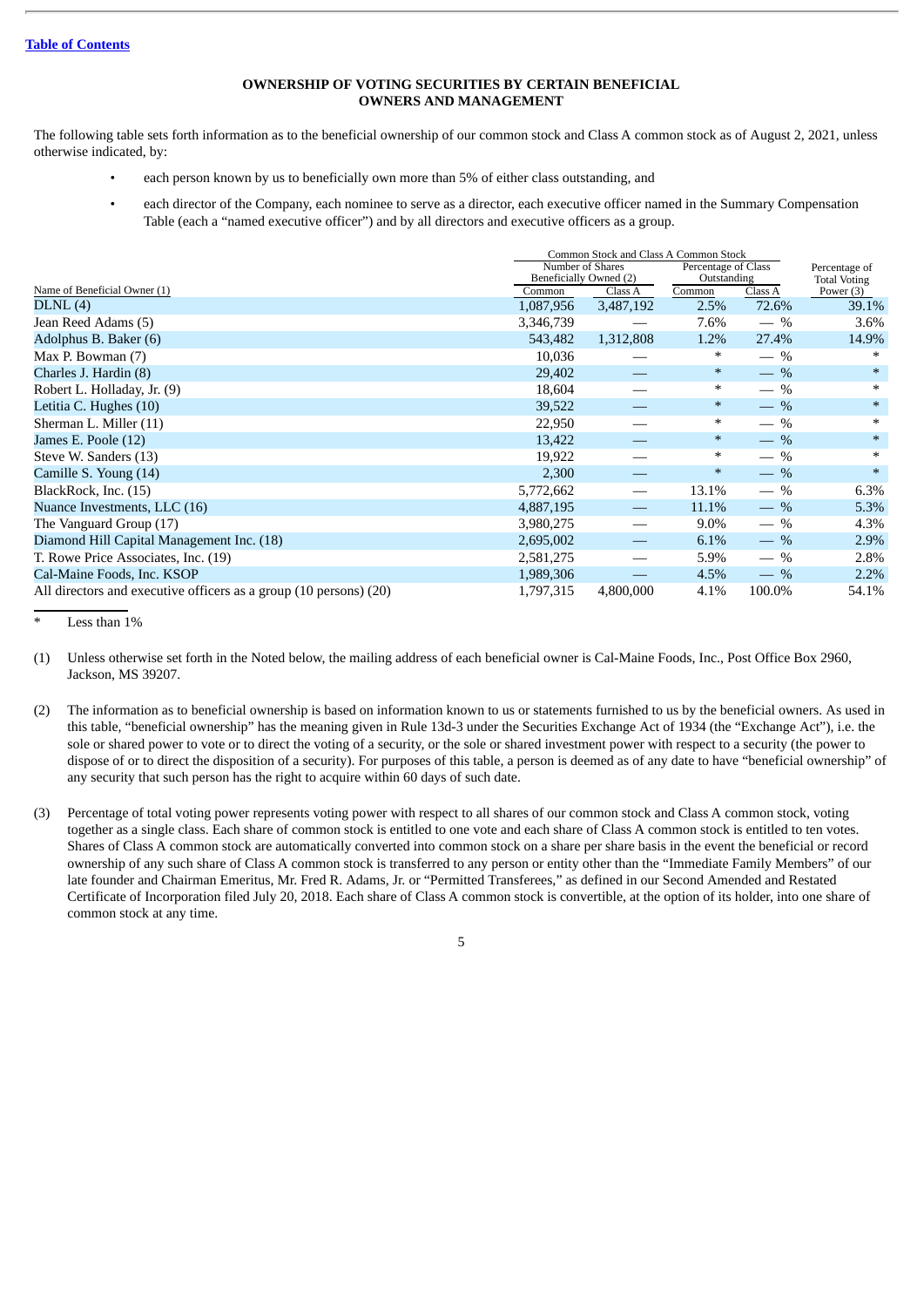- (4) Such shares are held of record by DLNL, LLC, a Delaware limited liability company ("Daughters' LLC"). The members of the Daughters' LLC are Mr. Baker, his spouse Dinnette Baker, who is one of Mr. Adams' four daughters, and the Fred R. Adams, Jr. Daughters' Trust dated July 20, 2018 ("Daughters' Trust"). Mr. Baker is the sole managing member of the Daughters' LLC with sole voting power. Mr. Baker and Luanne Adams, who is one of Mr. Adams' four daughters, are co-trustees under the Daughters' Trust.
- (5) Mrs. Adams is the spouse of our late founder and Chairman Emeritus, Fred R. Adams, Jr. Includes 428,829 shares of common stock held under a KSOP account, for the benefit of Mrs. Adams.
- (6) Mr. Baker is Chairman of the Board, a director and a director nominee, and is our Chief Executive Officer. The 543,482 shares of common stock includes (i) 230,570 shares of common stock, owned by Mr. Baker's spouse separately as to which Mr. Baker disclaims beneficial ownership, (ii) 4,907 shares of common stock accumulated under his spouse's KSOP account as to which Mr. Baker disclaims beneficial ownership, (iii) 146,818 shares of common stock accumulated under Mr. Baker's KSOP account, and (iv) 22,477 shares of unvested restricted common stock. The 1,312,808 shares of Class A common stock are held by Daughters' LLC. Mr. Baker's aggregate percentage of total voting power is 53.9%.
- (7) Mr. Bowman is a director, a director nominee, and is our Vice President Chief Financial Officer, Treasurer, and Secretary. Includes 544 shares of common stock accumulated under his KSOP account and 7,492 shares of unvested restricted common stock.
- (8) Mr. Hardin is our Vice President Sales. Includes 21,997 shares of common stock accumulated under his KSOP account and 4,491 shares of unvested restricted common stock.
- (9) Mr. Holladay is our Vice President General Counsel. Includes 4,216 shares of common stock accumulated under his KSOP account and 7,492 shares of unvested restricted common stock.
- (10) Ms. Hughes is a director and a director nominee. Includes 7,492 shares of unvested restricted common stock. Ms. Hughes has pledged an account that holds 32,030 shares of common stock as well as other assets to secure a line of credit. Ms. Hughes has established that she has the financial capacity, including the other assets in the account, to repay the line of credit without resort to the pledged shares.
- (11) Mr. Miller is a director, a director nominee, and is President and Chief Operating Officer. Includes 1,171 shares of common stock accumulated under his spouse's KSOP account as to which Mr. Miller disclaims beneficial ownership, 3,893 shares of common stock accumulated under Mr. Miller's KSOP account, and 7,492 shares of unvested restricted common stock.
- (12) Mr. Poole is a director and a director nominee. Includes 400 shares of common stock owned through Mr. Poole's individual retirement account and 7,492 shares of unvested restricted common stock.
- (13) Mr. Sanders is a director and a director nominee. Includes 7,492 shares of unvested restricted common stock.
- (14) Ms. Camille S. Young is a director and a director nominee and was appointed by the Board on March 11, 2021. All shares are unvested restricted common stock.
- (15) This information is based solely on a Schedule 13G/A filed with the Securities and Exchange Commission (the "SEC") on January 26, 2021, by BlackRock, Inc. ("BlackRock"). The Schedule 13G/A reports that BlackRock has sole voting power over 5,712,087 of such shares and sole dispositive power over 5,772,662 of such shares. BlackRock's address is 55 East 52nd Street, New York, NY 10055.
- (16) This information is based solely on a Schedule 13G/A filed with the SEC on October 9, 2020, by Nuance Investments, LLC ("Nuance"). The Schedule 13G reports that Nuance has sole voting power over 4,887,195 of such shares, and sole dispositive power over 4,887,195 of such shares. Nuance's address is 4900 Main Street, Suite 220, Kansas City, MO 64112.
- (17) This information is based solely on a Schedule 13G/A filed with the SEC on February 10, 2021, by The Vanguard Group ("Vanguard"). The Schedule 13G/A reports that Vanguard has shared voting power over 55,806 of such shares, sole dispositive power over 3,894,563 of such shares, and shared dispositive power over 85,712 of such shares. Vanguard's address is 100 Vanguard Blvd., Malvern, PA 19355.
- (18) This information is based solely on a Schedule 13G filed with the SEC on February 11, 2021, by Diamond Hill Capital Management Inc. ("Diamond Hill"). The Schedule 13G reports that Diamond Hill has sole voting power over 2,579,336 of such shares and sole dispositive power over 2,695,002 of such shares. Diamond Hill's address is 325 John H. McConnell Blvd., Suite 200, Columbus, OH 43125.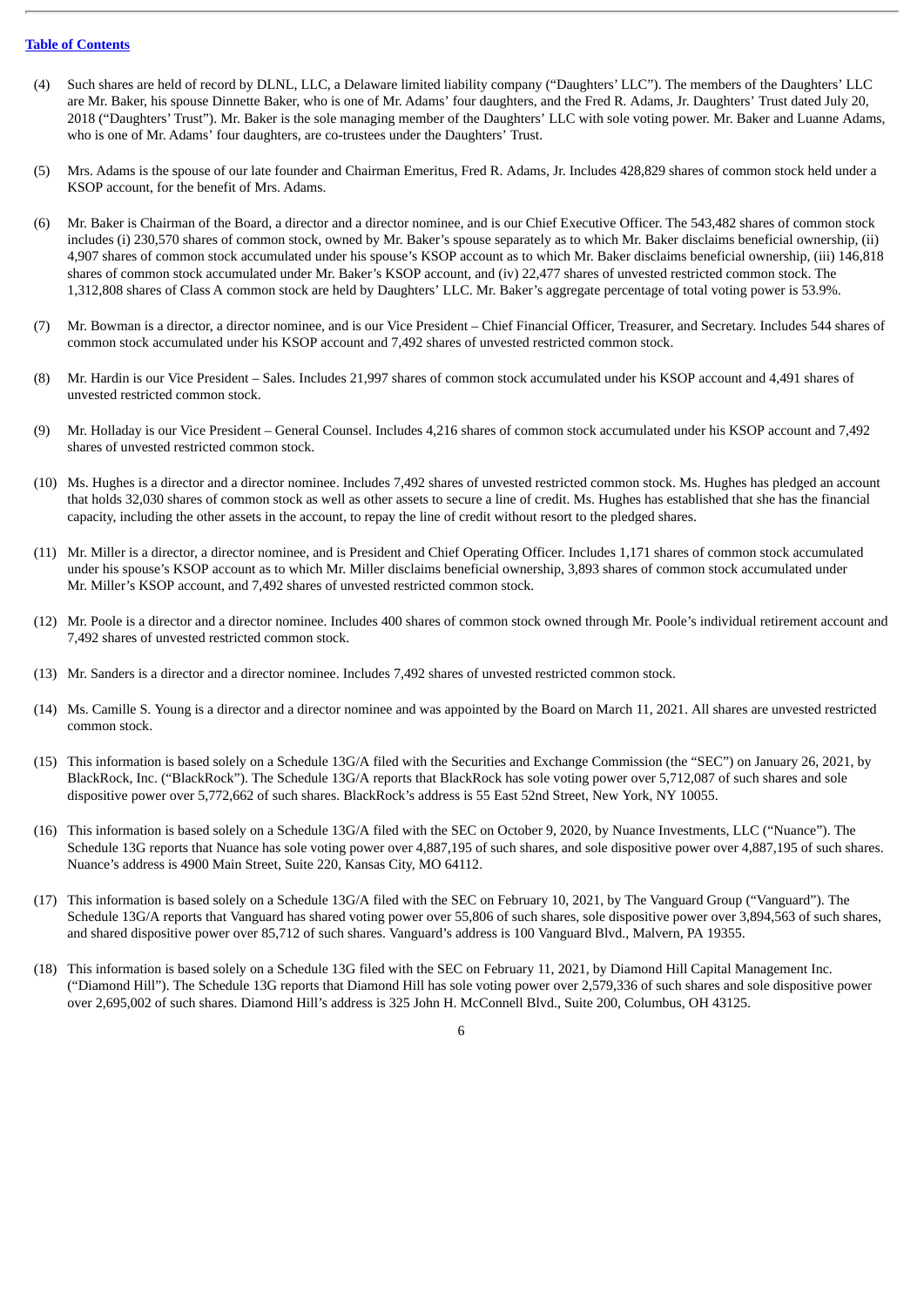- (19) This information is based solely on a Schedule 13G/A filed with the SEC on February 16, 2021, by T. Rowe Price Associates, Inc. ("Price Associates"). The Schedule 13G/A reports that Price Associates has sole voting power over 606,068 of such shares and sole dispositive power over 2,581,275 of such shares. Price Associates' address is 100 E. Pratt Street, Baltimore, MD 21202.
- (20) Includes shares of common stock accumulated under the KSOP. Also includes shares of common stock as to which Messrs. Baker and Miller disclaim beneficial ownership in such shares, as described in Notes (6) and (11) above. A total of 183,546 shares of common stock accumulated in the KSOP for the benefit of the persons in Notes (6) through (9) and (11) above, also are included in the 1,989,306 shares shown in the table as owned by the KSOP.

#### **PROPOSAL NO. 1: ELECTION OF DIRECTORS**

Our bylaws provide that the number of directors shall be fixed by resolution of the Board of Directors and that the number may not be less than three nor more than 12. The Board of Directors has fixed the number of directors at seven as of the date of the Annual Meeting. Unless otherwise specified, proxies will be voted **FOR** the election of the seven nominees named below to serve until the next annual meeting of stockholders and until their successors are elected and qualified. If, at the time of the Annual Meeting, any of the nominees named below is unable to serve or for good cause will not serve, the proxies will be voted for the election of such other person or persons as the Board of Directors may designate in their discretion, unless otherwise directed.

The Board of Directors has designated Adolphus B. Baker, Max P. Bowman, Letitia C. Hughes, Sherman L. Miller, James E. Poole, Steve W. Sanders and Camille S. Young as nominees for election as directors of the Company at the Annual Meeting (each a "Nominee"). Each Nominee is currently a director of the Company and all Nominees have consented to being named as a nominee in this proxy statement and to serve as a director if elected. If elected, each Nominee will serve until the expiration of his/her term at the next annual meeting of stockholders and until his/her successor is elected and qualified or until his/her earlier death, resignation or removal from office.

Under our bylaws, our directors are elected by a plurality of votes cast. For more information on the voting requirements, see "Voting Shares—Election of Directors" above.

#### **The Board unanimously recommends a vote "FOR" the seven Nominees.**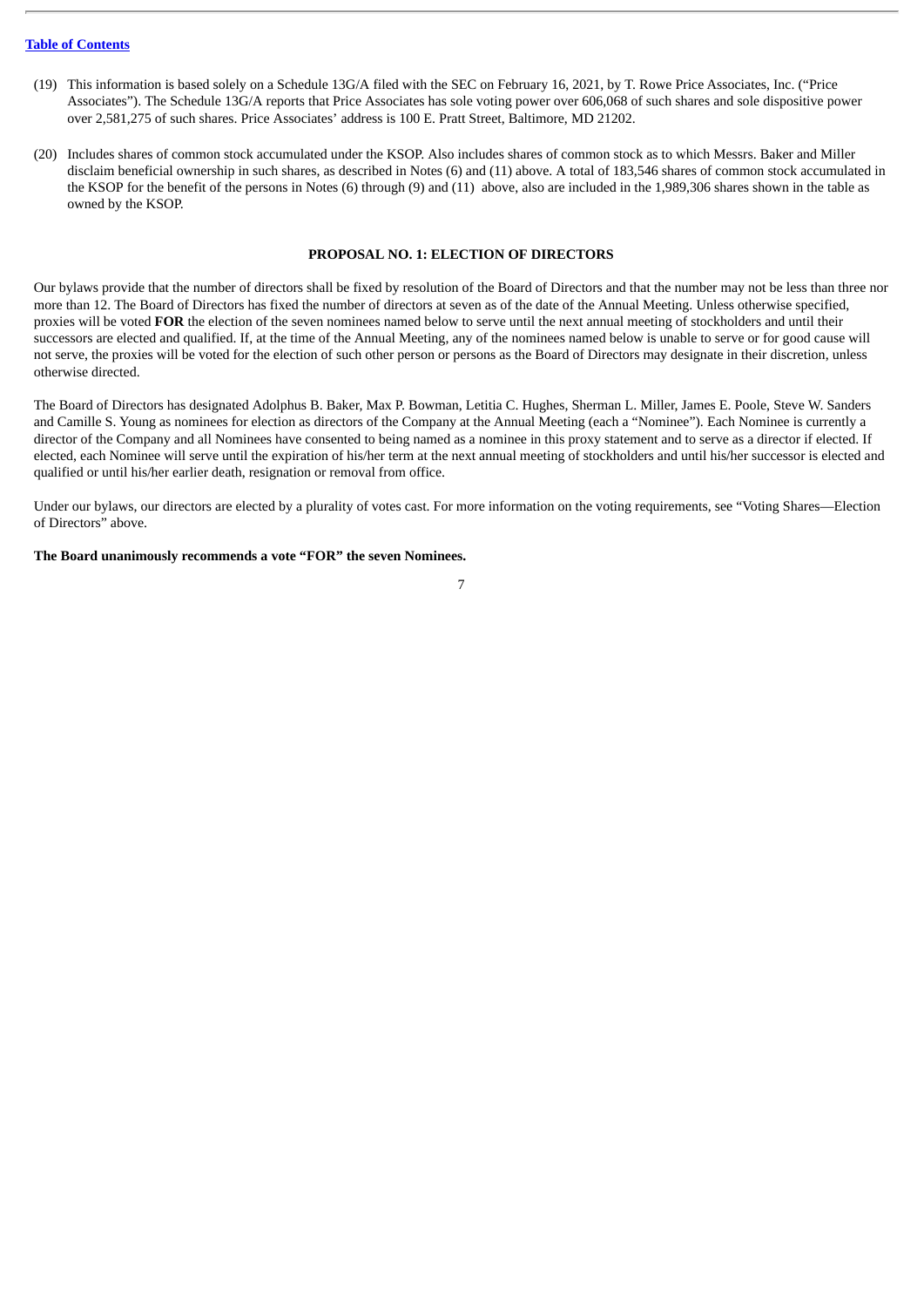## **DIRECTOR NOMINEES**

The table below sets forth certain information regarding the business experience and qualifications, attributes and skills of the Nominees for election to the Board of Directors:

Adolphus B. Baker Director since 1991



64

61

69

Max P. Bowman Director since 2018



Letitia C. Hughes Director since 2001



**Name and Tenure Age Business Experience, Qualifications, Attributes and Skills**

Mr. Baker serves as Chairman of the Board and Chief Executive Officer of the Company. He served as President until April 7, 2018. He was elected Chairman of the Board in 2012 and President and Chief Operating Officer in 1997. Mr. Baker served as Chief Operating Officer until he was elected Chief Executive Officer in 2010. He was serving as Vice President and Director of Marketing of the Company when elected President. Previously, Mr. Baker had served as Assistant to the President since 1987 and has been employed by the Company since 1986. He is past chairman of the American Egg Board, United Egg Producers, Egg Clearinghouse, Inc. and Mississippi Poultry Association and a past director of United Egg Producers. He is a director of Eggland's Best, Inc., Trustmark Corporation and Trustmark National Bank. He is also a member of the board of managers of Eggland's Best, LLC. Mr. Baker is the son-in-law of Fred R. Adams, Jr., our late founder.

Mr. Baker brings a highly informed view of Company operations to the Board's activities. He is active in the industry and has the depth of knowledge and experience necessary to guide the Company through a continuously changing spectrum of challenges and opportunities in the egg industry.

Mr. Bowman has served as Vice President – Chief Financial Officer, Treasurer and Secretary since October 5, 2018. He joined the Company as the Vice President – Finance in June 2018. Mr. Bowman was Chief Financial Officer, Vice President and Secretary of Southern States Utility Trailer Sales, Inc. and H & P Leasing, Inc. from October 2014 until June 2018. From 2003 to 2014, Mr. Bowman was co-founder of Tenax LLC and Tenax Aerospace, LLC, a special mission aircraft leasing company. Mr. Bowman served in numerous leadership capacities at Tenax Aerospace including, Chief Executive Officer, Chief Financial Officer and President and served on the Board of Directors. Mr. Bowman also served as a Board member and executive officer or WGS Systems, LLC. From 1997 until 2003 Mr. Bowman served as the Chief Financial Officer for ChemFirst, Inc. (CEM), a NYSE company that was sold to DuPont, DD-B (NYSE) in December 2002.

With more than 35 years of relevant business experience in finance and executive management in private and public companies, Mr. Bowman brings proven and strong leadership to the Company particularly in the areas of Accounting, Finance, Communications and Risk Management.

Ms. Hughes was associated with Trustmark National Bank, Jackson, Mississippi, in managerial positions from 1974 until her retirement in 2014. At her retirement she served as Senior Vice-President, Manager, Private Banking. She is an independent director.

Ms. Hughes' experience in leadership positions at Trustmark National Bank, a large regional bank operating in the southeastern portion of the United States, gives her broad knowledge of the general business climate and has given the Board invaluable insights into the Company's relationships with its banks and lenders.

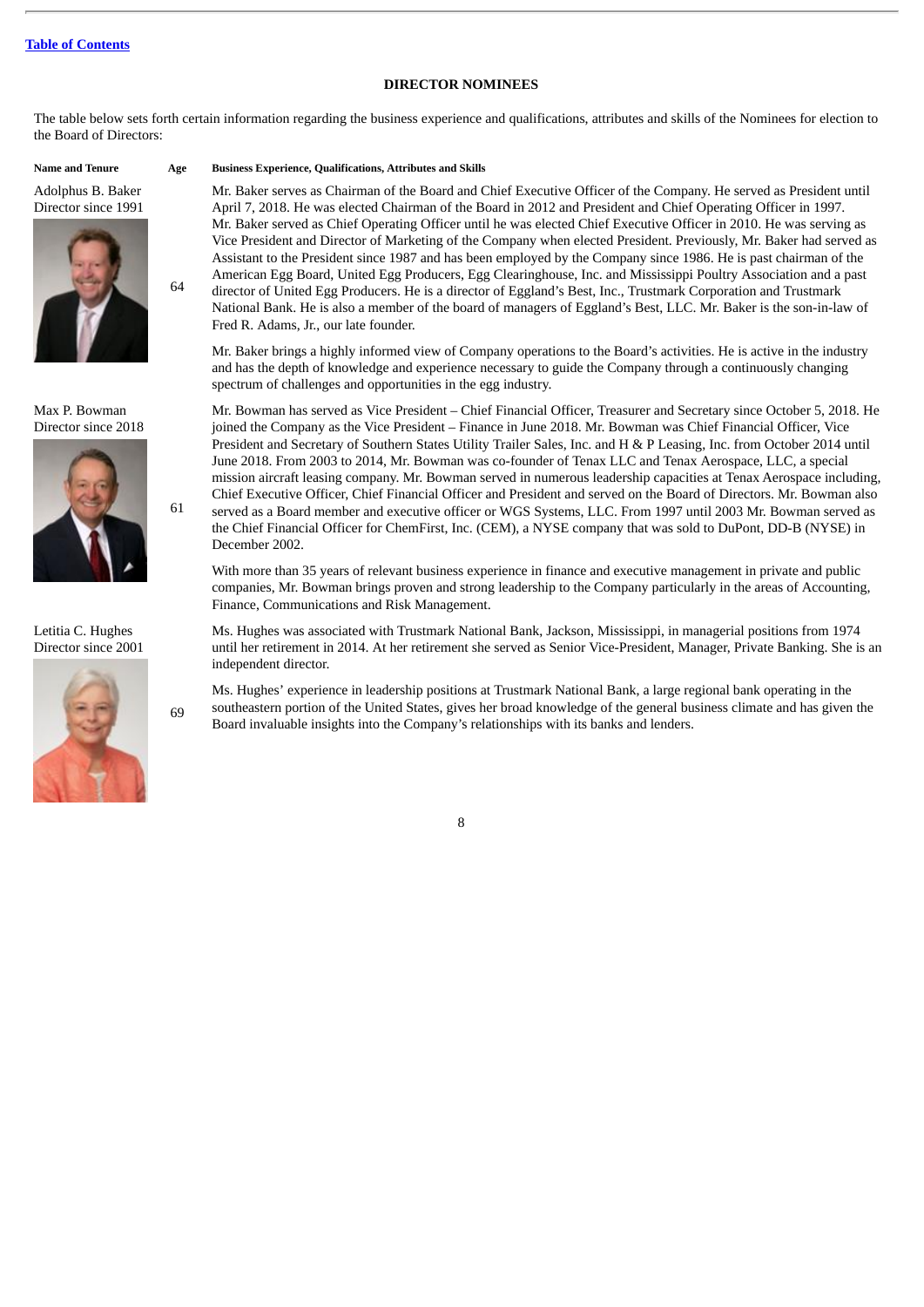### Sherman L. Miller Director since 2012



James E. Poole Director since 2004



72

75

Steve W. Sanders Director since 2009



Camille S. Young Director since 2021



Mr. Miller serves as President and Chief Operating Officer of the Company. He joined the Company in 1996 and has served in various positions in operations. Mr. Miller was elected President in 2018 and Chief Operating Officer in 2011, and Vice President of Operations in 2007. He is a director of the U.S. Poultry and Egg Association, United Egg Producers and the American Feed Industry Association.

46 Mr. Miller's more than 20 years of experience with the Company provides him with a deep knowledge and experience base regarding the Company's operations, customers and industry.

Mr. Poole is a Certified Public Accountant and was a principal with the accounting firm of Grantham, Poole, Randall, Reitano, Arrington & Cunningham, PLLC of Ridgeland, Mississippi for more than five years until his retirement in 2013. Mr. Poole is an independent director.

Until his retirement in 2013, Mr. Poole served a broad scope of clients as a principal in one of the larger public accounting firms in the State of Mississippi. He brings not only accounting expertise to the Board but also a broad knowledge of the general business climate within which the Company operates.

Mr. Sanders is a Certified Public Accountant. He retired in 2002 as the managing partner of the Jackson, Mississippi office of Ernst & Young LLP, certified public accountants, after over 30 years with that firm. He served as a director of Valley Services, Inc., a privately-held food services company from 2003 until its sale in 2012. He also served as a Lecturer at the Adkerson School of Accountancy, Mississippi State University, where he has taught accounting and auditing courses from 2003 until his retirement on June 30, 2017. Mr. Sanders is an independent director.

Mr. Sanders headed the Jackson, Mississippi office of Ernst & Young, where he was presented with a multitude of accounting issues raised by a client base consisting of a wide array of businesses until his retirement in 2002. Mr. Sanders brings to the board extensive accounting knowledge and leadership from his experience consulting and guiding companies through a multitude of complex issues and continual changes in various industries.

Ms. Young serves as Principal and Director of Cornerstone Government Affairs, a full-service, bipartisan consulting firm specializing in federal and state government relations, public affairs and strategic communications, and advisory services. She also serves as the co-chair of the firm's diversity and inclusion working group. She joined the firm in 2011. Ms. Young is an independent director.

48 Prior to joining Cornerstone, Ms. Young was a government affairs representative with one of Mississippi's leading law firms, Watkins Ludlam Winter & Stennis, P.A. Ms. Young previously worked for the Mississippi Farm Bureau Federation in several capacities, including communications specialist, director of media relations and government relations specialist, and she also held a position with the United States Department of Agriculture as an outreach and public affairs specialist.

## **EXECUTIVE OFFICERS OF THE COMPANY**

The following information sets forth the name, age, principal occupation and business experience during the last five years of each of the current executive officers of the Company. The executive officers serve at the pleasure of the Board.

**ADOLPHUS B. BAKER**, age 64, is Chairman of the Board and Chief Executive Officer. See previous description under "Director Nominees."

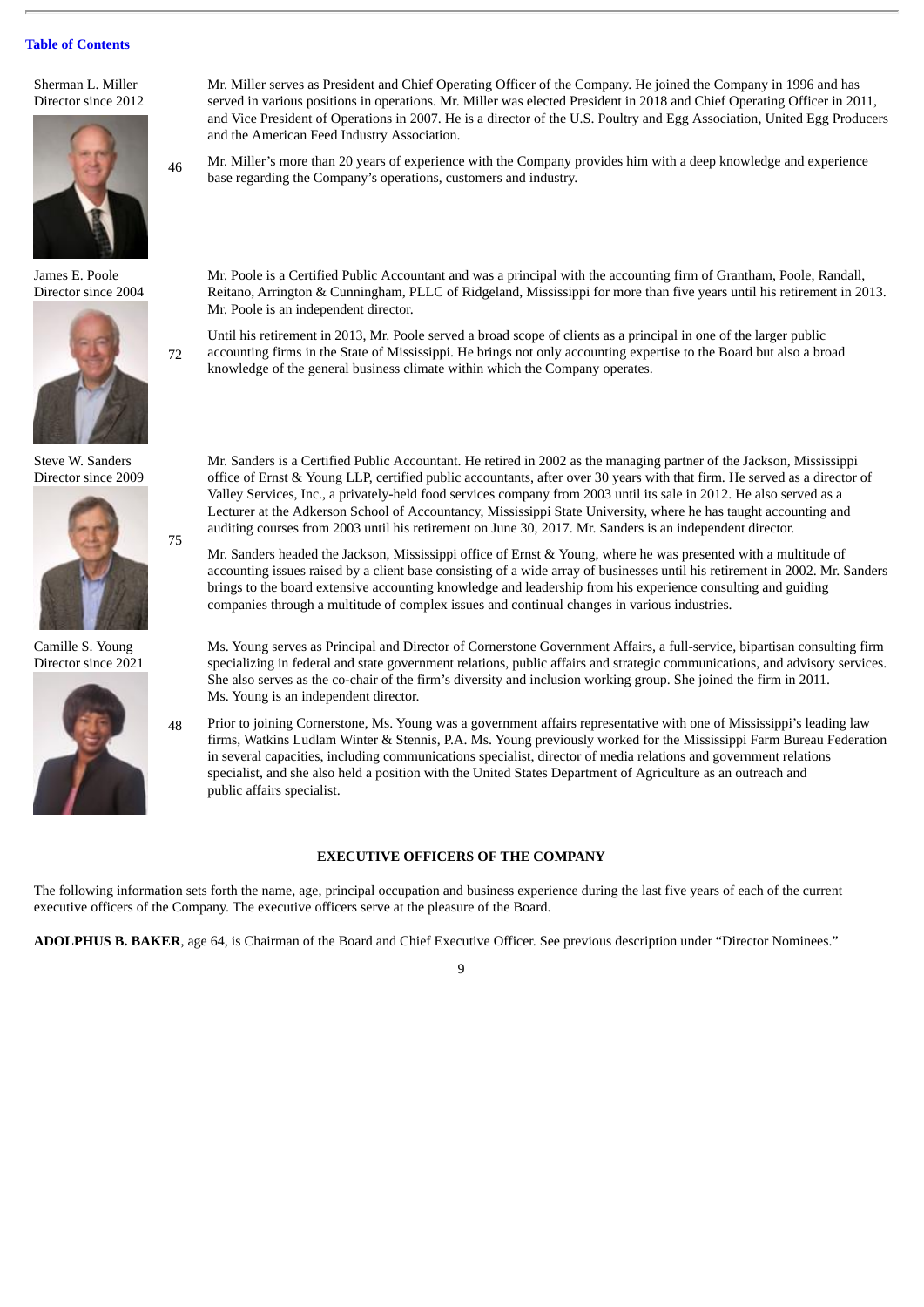**MICHAEL CASTLEBERRY**, age 63, has served as Vice President – Controller of the Company since January 1, 2014. He has been employed by the Company since November 2012, previously serving as Director of Accounting.

**MAX P. BOWMAN**, age 61, is Vice President, Chief Financial Officer, Treasurer and Secretary and a director. See previous description under "Nominees for Directors."

**CHARLES J. HARDIN**, age 62, is Vice President – Sales. He has served in such office since 2002 and has been employed by the Company since 1989.

**ROBERT L. HOLLADAY, JR.**, age 45, is Vice President – General Counsel. Mr. Holladay joined the Company and was appointed to this position in 2011.

**SHERMAN L. MILLER**, age 46, is President, Chief Operating Officer and a director. See previous description under "Nominees for Directors."

## **CORPORATE GOVERNANCE**

#### **Meetings and Attendance**

Our Board of Directors holds regularly scheduled quarterly meetings and may hold special meetings each year. Normally, committee meetings occur the day of the Board meeting. At each quarterly Board meeting, time is set aside for the independent directors to meet without management present. Our Board held four regularly scheduled quarterly meetings and four special meetings during fiscal year 2021. All of our directors attended 100% of the aggregate of all Board of Directors meetings and meetings of the committees on which they served during their tenure in office in the last fiscal year. Directors are encouraged to attend the Annual Meeting of Stockholders, and all directors then in office attended the 2020 Annual Meeting.

#### **Board Committees**

Our Board has five standing committees: an Audit Committee, a Compensation Committee, an Executive Committee, a Long-Term Incentive Plan Committee ("LTIP Committee"), and a Nominating Committee. In addition, under our bylaws our Board may designate additional committees as it deems appropriate. In certain instances the Board and its committees may take action through written consent. The Audit and Compensation Committees have written charters which are available on the "Investors" page of our website at www.calmainefoods.com. The Executive, Long-Term Incentive Plan, and Nominating Committees do not have charters. The table below provides the current composition for each of the Board's standing committees.

| Director          | Audit  | Compensation | Executive | <b>Long-Term Incentive Plan</b> | <b>Nominating</b> |
|-------------------|--------|--------------|-----------|---------------------------------|-------------------|
| Adolphus B. Baker |        |              | Chair     |                                 | Chair             |
| Max P. Bowman     |        |              | Member    |                                 |                   |
| Letitia C. Hughes | Chair  | Member       |           | Member                          | Member            |
| Sherman L. Miller |        |              | Member    |                                 |                   |
| James E. Poole    | Member | Chair        |           | Chair                           | Member            |
| Steve W. Sanders  | Member | Member       |           | Member                          | Member            |
| Camille S. Young  | Member | Member       |           | Member                          | Member            |

*Audit Committee:* The Audit Committee, which is composed of four directors who are independent in accordance with applicable NASDAQ listing standards and SEC rules, including the enhanced criteria with respect to audit committee members, meets with management, internal auditors, and the Company's independent registered public accounting firm to determine the adequacy of internal controls, recommends a registered public accounting firm for the Company to select, evaluates and oversees an internal auditor for the Company, reviews annual audited and quarterly financial statements and recommends whether such statements should be included in the Company's annual reports on Form 10-K and quarterly reports on Form 10-Q, and oversees financial matters. The Audit Committee held four meetings in fiscal year 2021.

*Compensation Committee:* The Compensation Committee is also composed of four directors who are independent in accordance with applicable NASDAQ listing standards and SEC rules. The Compensation Committee discharges the responsibilities of the Board of Directors relating to compensation of the Company's executive officers by establishing goals and reviewing general policy matters relating to compensation and benefits of employees of the Company, including the issuance of equity awards to the Company's officers, employees and directors. It reviews and approves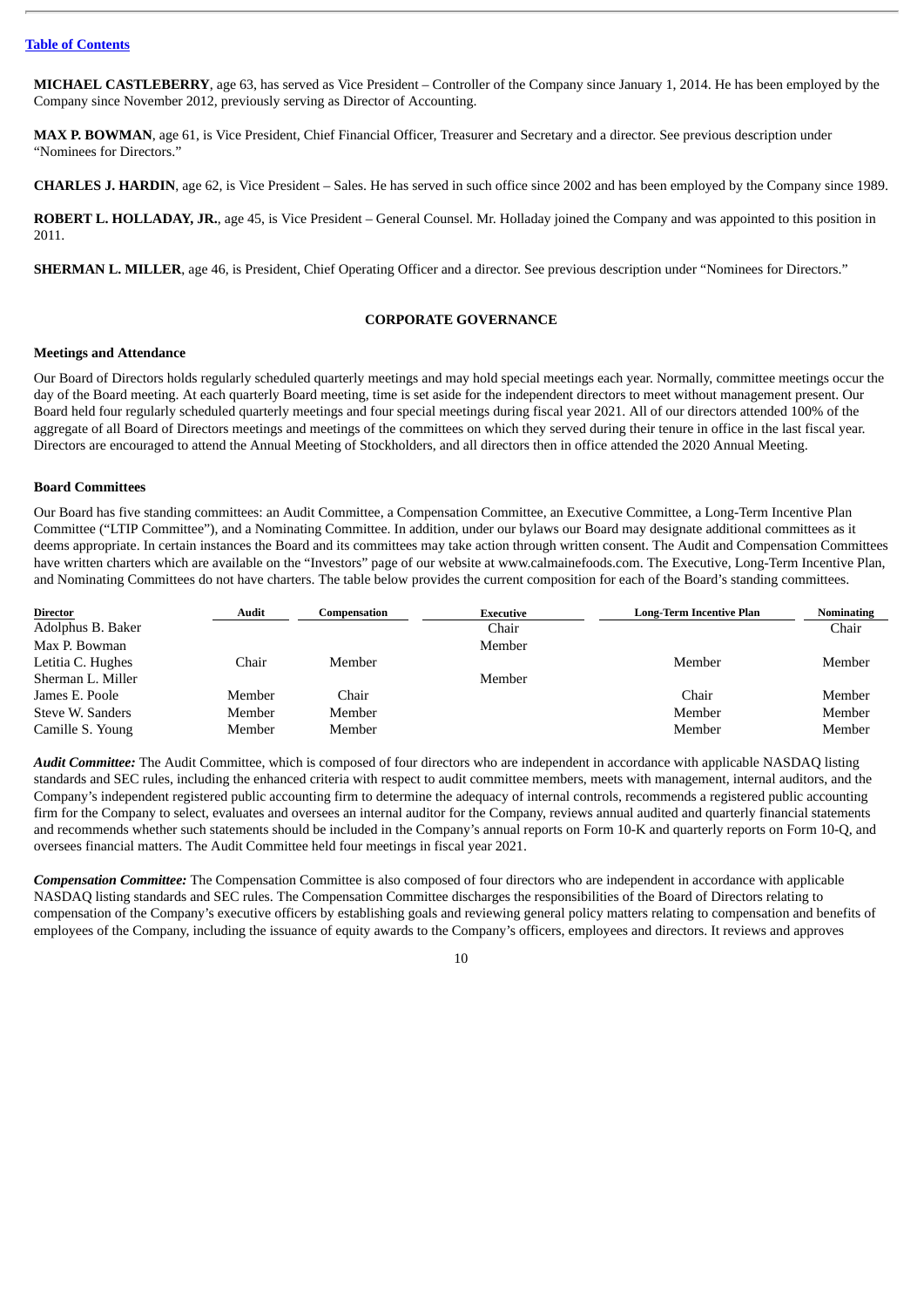the compensation and benefits of officers who are members of the Executive Committee and makes recommendations to the Board of Directors and members of the LTIP Committee with respect to the Company's incentive compensation plans and equity-based plans. For more information on the Compensation Committee processes and procedures, see "Compensation Discussion and Analysis" below. The Compensation Committee held two regular scheduled quarterly meetings and one special meeting in fiscal year 2021.

*Executive Committee:* The Executive Committee may exercise all of the powers of the full Board of Directors, except for certain major actions, such as the adoption of an agreement of merger or consolidation, the recommendation to stockholders of the disposition of substantially all of the Company's assets or a dissolution of the Company, and the declaration of a dividend or authorization of an issuance of stock. It may not authorize single capital expenditure projects in excess of \$10 million. The Executive Committee did not hold any formal meetings in fiscal year 2021, but worked closely together and took action by written consent eight times.

*Long-Term Incentive Plan Committee:* The LTIP Committee, which is composed of four independent directors, administers the Amended and Restated Cal-Maine Foods, Inc. 2012 Omnibus Long-Term Incentive Plan, which includes selection of the persons to whom awards may be made, determining the types of awards, determining the times at which awards will be made and other terms and conditions relating to awards, all in accordance with plan documents. The LTIP Committee held two meetings in fiscal year 2021.

*Nominating Committee:* The Nominating Committee considers potential director nominees proposed by committee members, other members of the Board of Directors, management or our stockholders. Any stockholder desiring to submit a director candidate for consideration should submit the candidate's name, address and detailed background information to the Secretary of the Company at the Company's address shown above under "General Matters." The Secretary will forward such information to the Nominating Committee for its consideration. The Nominating Committee held one meeting in fiscal year 2021.

#### **Consideration of Director Nominees; Diversity**

In recommending nominees for the Board, the Nominating Committee considers any specific criteria the Board may request from time to time and such other factors as it deems appropriate. These factors may include any special training or skill, experience with businesses and other organizations of comparable size and type, experience or knowledge with businesses that are particularly relevant to the Company's current or future business plans, financial expertise, the interplay of the candidate's experience with the experience of the other directors, sufficient time to devote to the responsibilities of a director, freedom from conflicts of interest or legal issues and the extent to which, in the Nominating Committee's opinion, the candidate would be a desirable addition to the Board. Diversity is taken into account when determining how the candidates' qualities and attributes would complement the other directors' backgrounds. Type of advanced studies and certification, type of industry experience, area of corporate experience and gender, among other factors, are taken into consideration. The Nominating Committee believes that the different business and educational backgrounds of the directors of the Board contribute to the overall insight necessary to evaluate matters coming before the Board.

Each candidate brought to the attention of the Nominating Committee, regardless of who recommended such candidate, will be considered on the basis of the criteria set forth above.

#### **Stockholder Communications**

Stockholders may send communications to the Board by directing them to the Secretary in the manner described above under "General Matters." The Secretary will forward to all members of the Board any such communications he receives which, in his reasonable judgment, he deems to be not spurious and to be sent in good faith.

#### **Risk Oversight**

The Board takes its oversight role in the Company's risk management very seriously. The Company's Executive Committee is primarily responsible for managing the day-to-day risks of the Company's business, and is best equipped to assess and manage those risks. The Audit Committee also plays a prominent role in assessing and addressing risks faced by the Company with respect to financial and accounting controls, internal audit functions, pending or threatened legal matters, insurance coverage and the Company's "whistleblower" hotline policy, among other matters. The Board and the Audit Committee receive reports on the Company's exposure to risk and its risk management practices from members of the Executive Committee as well as other members of the Company's management and legal counsel, including reports on the Company's information technology standards and safeguards, financial and accounting controls and security measures, environmental compliance, human resources, litigation and other legal matters, grain purchasing strategies, and customer concentration and product mix, among other things. The Board regularly receives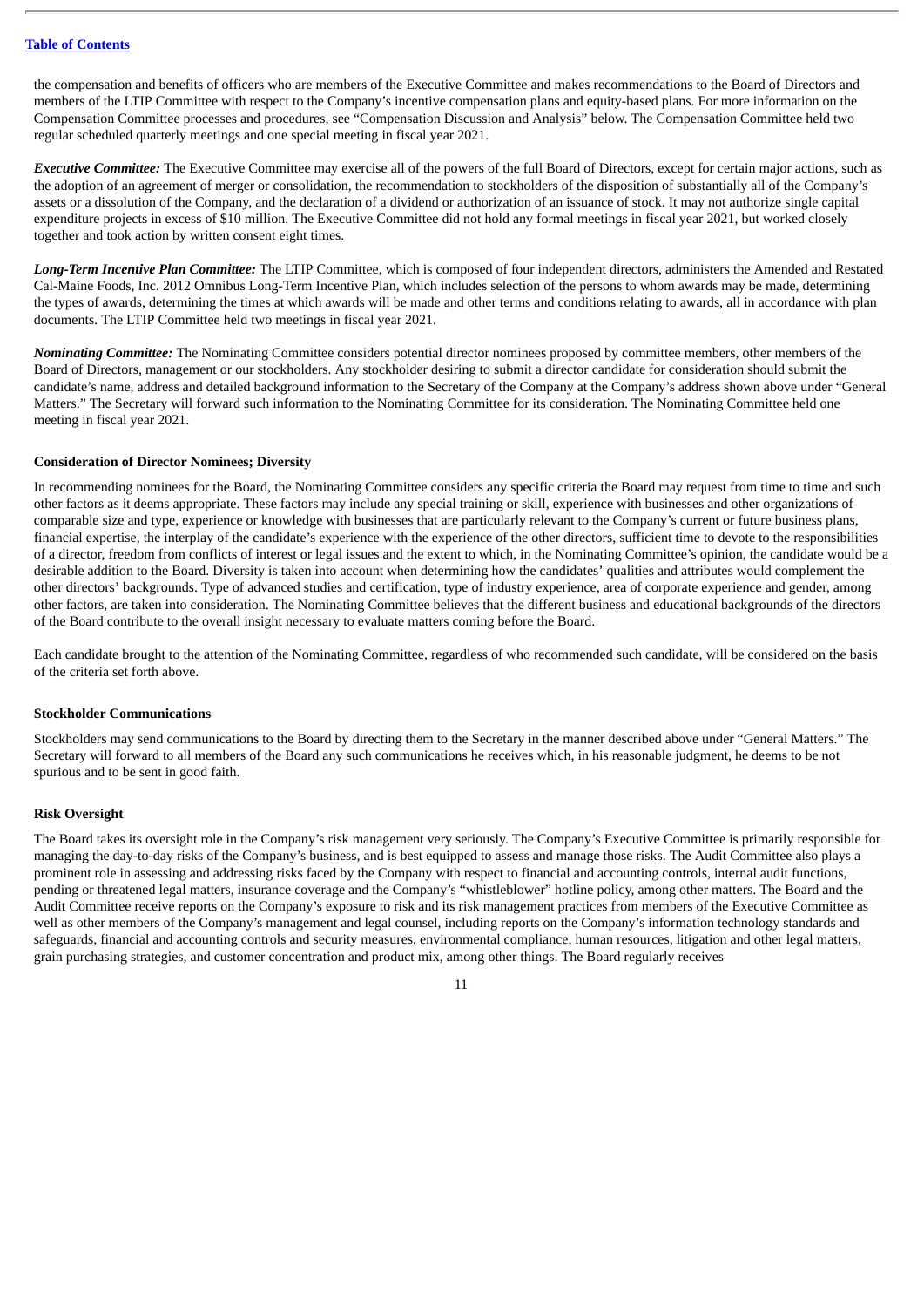updates about and reassesses the management of these risks throughout the year. In addition, the Board and the Audit Committee review the Company's risk disclosures in its draft periodic reports before they are filed and have the opportunity to question management and outside advisers about the risks presented. The Board's role in risk oversight of the Company is consistent with the Company's leadership structure, with the Chief Executive Officer and other members of senior management having responsibility for assessing and managing the Company's risk exposure on a day-to-day basis, and the Board and its committees providing oversight in connection with those efforts.

The Board's oversight of risks affecting the Company has not specifically affected the Board's leadership structure. The Board believes that its current leadership structure is conducive to and appropriate for its risk oversight function. If in the future the Board believes that a change in its leadership structure is required to, or potentially could, improve the Board's risk oversight function, it may make any change it deems appropriate.

#### **Stock Ownership Guidelines**

The Board adopted stock ownership guidelines applicable to the Company's non-employee directors during fiscal year 2016. Under the guidelines, each non-employee director is encouraged to maintain ownership of company stock valued at two times his or her annual retainer, which is currently \$45,000. Under the stock ownership guidelines, new directors are expected to comply with the stock ownership target within five years of appointment. All of our current non-employee directors, other than Ms. Young who was appointed to the Board in March 2021, exceed their target ownership levels.

## **Board Independence and Impact of "Controlled Company" Status**

The NASDAQ stock market qualitative listing standards require that a majority of a listed company's directors be independent and that a compensation committee and nominating committee of the Board composed solely of independent directors be established. These standards are not applicable to any company where more than 50% of the voting power is held by one individual or group. The family of Mr. Adams, our late founder, consisting of Mrs. Adams, Mr. Baker and Mr. Baker's spouse and her three sisters (who are Mr. Adams' four daughters) beneficially own, directly or indirectly, in the aggregate capital stock of the Company entitling them to 57.6% of the total voting power of the Company. Accordingly, the Company is a "controlled company" and thus exempt from those NASDAQ listing standards. As executive officers of the Company, Messrs. Baker, Bowman and Miller do not qualify as independent pursuant to the NASDAQ listing standards, if elected. Additionally, Mr. Baker serves as chair of the Nominating Committee. Our Board determined that, under the NASDAQ listing standards, the following director nominees are independent: Ms. Hughes, Mr. Poole, Mr. Sanders and Ms. Young.

Notwithstanding the Company's status as a controlled company, during fiscal year 2019, the Board revised the membership of the Compensation Committee to include only independent directors, and in fiscal year 2021, appointed Ms. Young as an additional independent director also serving on the Compensation Committee, resulting a majority of the directors being independent in accordance with the NASDAQ listing standards applicable to non-controlled companies and the governance policies of certain institutional investors and advisory groups. Accordingly, our Board has determined that all of the directors currently serving on the Compensation Committee are independent within the meaning of the NASDAQ listing standards.

The Company is, however, subject to the NASDAQ listing standards requiring that the Audit Committee (i) be composed solely of independent directors; (ii) be directly responsible for the appointment, compensation, retention and oversight of the independent registered public accounting firm, which must report directly to the audit committee; (iii) establish procedures to receive, retain, and treat complaints regarding accounting, internal accounting controls and auditing matters, and for employees' confidential, anonymous submissions of concerns regarding questionable accounting or auditing matters; (iv) have the authority to engage independent counsel and other advisors when the committee determines such outside advice is necessary; and (v) be adequately funded by the Company. Our Audit Committee is in compliance with these standards. In addition, our Board has determined that all of the members of the Audit Committee satisfy the enhanced criteria applicable to audit committee members and that each of Ms. Hughes and Messrs. Poole and Sanders qualifies as an "audit committee financial expert," as such term is defined by the rules of the SEC.

#### **Executive Sessions**

The Company is also subject to NASDAQ listing standards that require the independent directors of the Board to have regularly scheduled meetings at which only independent directors are present. Such meetings were held following each regular meeting of the Board during fiscal year 2021.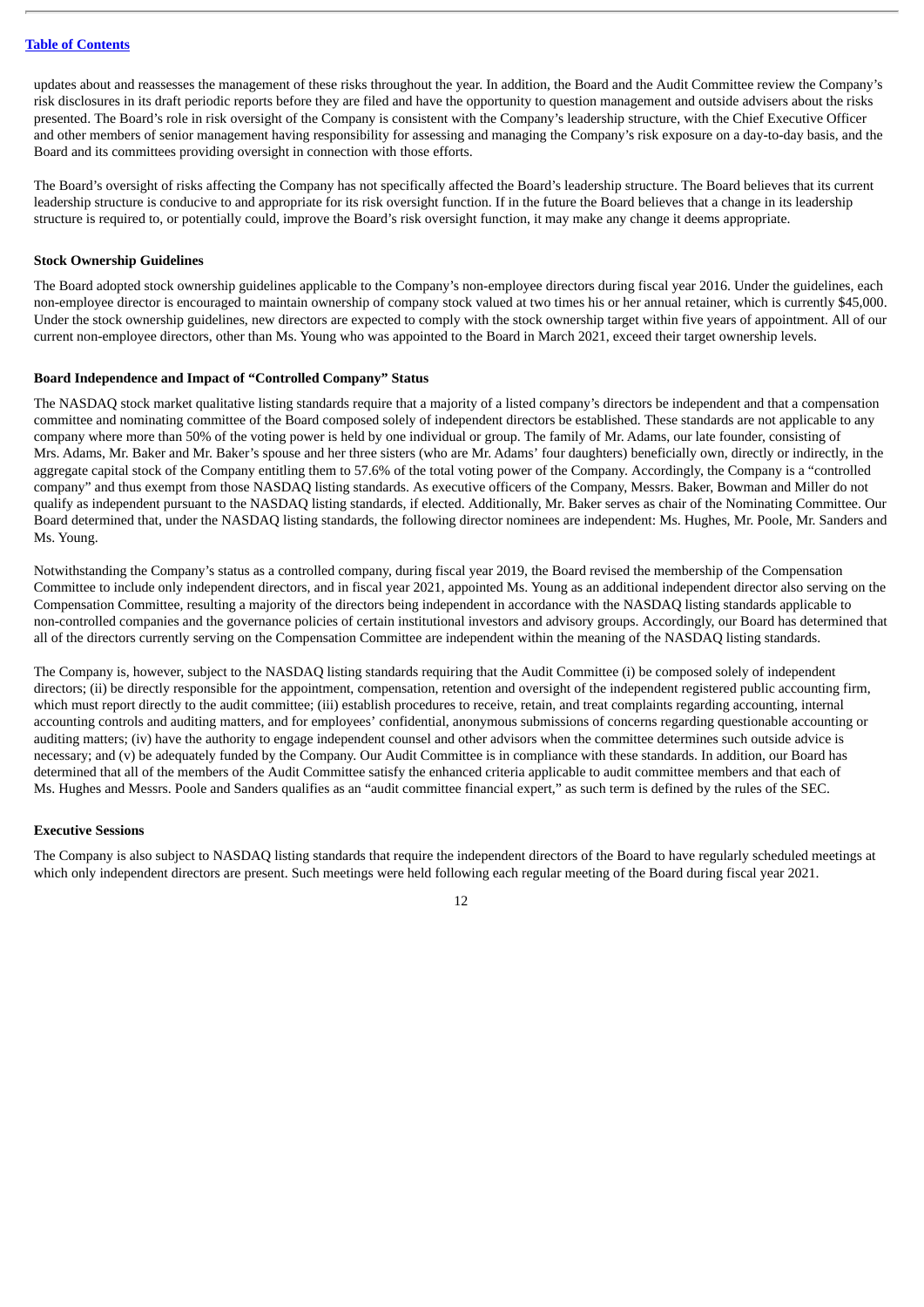#### **Code of Ethics**

NASDAQ qualitative listing standards require companies to adopt a code of business conduct and ethics applicable to all directors, officers and employees that is in compliance with certain provisions of the Sarbanes-Oxley Act of 2002. The Board of Directors adopted such a code in 2004. Our Code of Ethics is posted on the "Investors—Corporate Governance" page of our website at www.calmainefoods.com.

#### **Board Leadership Structure**

Mr. Baker, our Chief Executive Officer, serves as Chairman of the Board. The Company has not named a lead independent director. The Board recognizes that the leadership structure and the decision to combine or separate the roles of the Chief Executive Officer and Chairman of the Board are prompted by the Company's needs at any point in time. The Company's leadership structure has varied over time and has included combining and separating these roles. As a result, the Board has not established a firm policy requiring combination or separation of these leadership roles and the Company's governing documents do not mandate a particular structure. This provides the Board with flexibility to establish the most appropriate structure for the Company at any given time. The Board has determined that the Company is currently best served by having one person serve as Chairman of the Board and Chief Executive Officer as it promotes communication between management and the Board of Directors and provides essential leadership for addressing the Company's strategic initiatives and challenges. Mr. Baker's service as Chairman of the Board aids the Board's decision-making process because he has firsthand knowledge of the Company's operations and the major issues facing the Company, and he chairs the Board meetings where the Board discusses strategic and business issues.

The Board also considers the above structure appropriate due to the Company's status as a "controlled company." Further, due to the relatively small size of the Board and the fact that a majority of the members of the Board are independent directors, the Board has not felt it necessary to designate a lead independent director.

#### **Related-Party Transactions**

We are the largest producer and distributor of shell eggs in the United States. We spend hundreds of millions of dollars for third-party goods and services annually, with the authority to purchase such goods and services dispersed among many different officers and managers across the United States. Consequently, there may be transactions and business arrangements with businesses and other organizations in which one of our directors or nominees, executive officers, or their immediate families, or a greater than 5% owner of either class of our capital stock, may also be a director, executive officer, or investor, or have some other direct or indirect material interest. We may refer to these relationships generally as related-party transactions.

Related-party transactions have the potential to create actual or perceived conflicts of interest between the Company and its directors and executive officers or their immediate family members. The Company's Code of Ethics prohibits directors, officers and employees of the Company from engaging in transactions which may create or appear to create a conflict of interest without disclosing all relevant facts and circumstances to, and obtaining the prior written approval of, the Company's General Counsel. The General Counsel reports annually to the Audit Committee concerning any such disclosures. The NASDAQ listing standards require that related-party transactions be reviewed for potential conflicts of interest on an ongoing basis by the Company's Audit Committee or another independent committee of the Board of Directors. The Audit Committee usually reviews and approves such transactions. While the Audit Committee has no specific written policy and procedures for review and approval of related-party transactions, in the past if a related-party transaction involved a director, executive officer, or their immediate family members, in evaluating such transaction the Audit Committee has considered, among other factors:

- the goods or services provided by or to the related party,
- the nature of the transaction and the costs to be incurred by the Company or payments to the Company,
- the benefits associated with the proposed transaction and whether alternative goods or services are available from unrelated parties,
- the advantages the Company would gain by engaging in the transaction,
- whether the terms of the transaction are fair to the Company and arms-length in nature,
- the materiality of the transaction to the Company and to the related party, and
- management's determination that the transaction is in the best interests of the Company.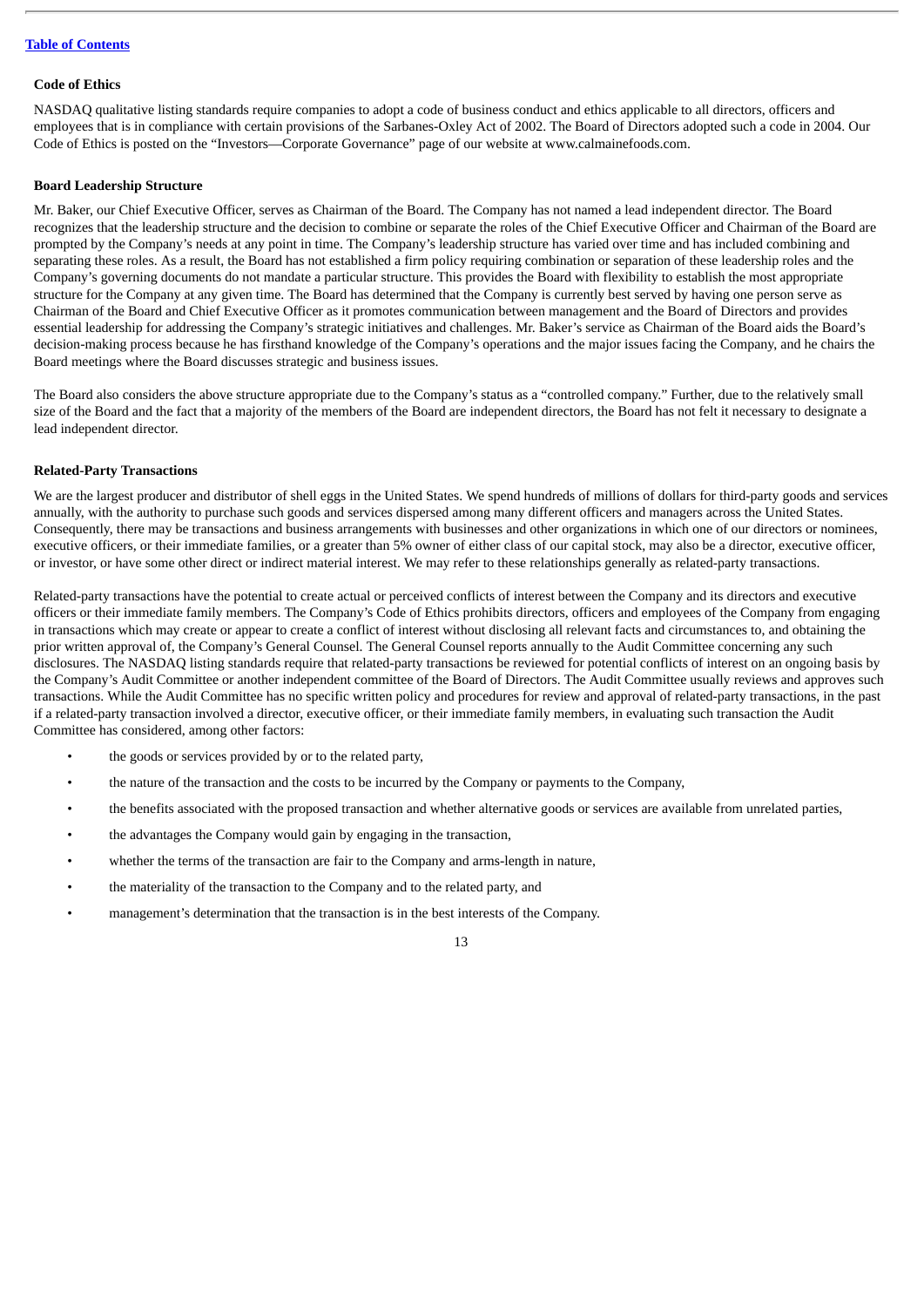On August 24, 2020, Mrs. Jean Reed Adams, the wife of the Company's late founder Fred R. Adams, Jr., and the Fred R. Adams, Jr. Daughters' Trust, dated July 20, 2018 (the "Daughters' Trust"), of which the daughters of Mr. Adams are beneficiaries (together, the "Selling Stockholders"), completed a registered secondary public offering of 6,900,000 shares of common stock held by them, pursuant to a previously disclosed Agreement Regarding common stock (the "Agreement"). Mrs. Adams and the Daughters' Trust advised the Company that they were conducting the offering in order to pay estate taxes related to the settlement of Mr. Adam's estate and to obtain liquidity. The public offering was made pursuant to the Company's effective shelf registration statement on Form S-3 (File No. 333-227742), including the Prospectus contained therein dated October 9, 2018, and a related Prospectus Supplement dated August 19, 2020, each of which is on file with the Securities and Exchange Commission. The public offering involved only the sale of shares of common stock that were already outstanding, and thus the Company did not issue any new shares or raise any additional capital in the offering. The expenses of the offering (not including the underwriting discount and legal fees and expenses of legal counsel for the Selling Stockholders, which were paid by the Selling Stockholders) paid by the Company were \$1.1 million, of which approximately half (\$551,000) was reimbursed by the Selling Stockholders.

No other reportable related-party transactions have taken place since the beginning of fiscal year 2021, and none are currently proposed.

## **COMPENSATION DISCUSSION AND ANALYSIS**

This compensation discussion and analysis describes and analyzes our executive compensation philosophy and program in the context of the compensation paid during the last fiscal year to our named executive officers. Our named executive officers for fiscal year 2021 are listed below:

- Adolphus B. Baker, Chairman of the Board and Chief Executive Officer;
- Max P. Bowman, Vice President Chief Financial Officer, Treasurer, and Secretary;
- Sherman L. Miller, President and Chief Operating Officer;
- Charles J. Hardin, Vice President Sales; and
- Robert L. Holladay, Jr., Vice President General Counsel.

#### **Compensation Philosophy and Process**

We believe we are one of only two publicly held companies in the United States whose primary business is the commercial production, processing, and sale of shell eggs. Accordingly, there is little public information available regarding the compensation paid by our competitors. It is our intent to compensate our employees at a level that will appropriately reward them for their performance, minimize the number of employees leaving our employment because of inadequate compensation, and enable us to attract sufficient talent as our business expands.

As stock representing more than 50% of the voting power for the election of directors is owned, directly or indirectly, by the family of Mr. Adams, our late founder, we are a controlled company as defined in Rule 5615(c)(1) of the NASDAQ listing rules. As such, we are not required to have the compensation of our named executive officers determined by a majority of our independent directors or a Compensation Committee composed entirely of independent directors. However, since October 2018, our Compensation Committee has been composed solely of independent directors. We divide our executive officers into two categories for compensation purposes. The first are members of the Executive Committee of our Board of Directors, which during fiscal year 2021 was composed of Messrs. Baker, Bowman, and Miller, and Mr. Holladay. The compensation of the members of the Executive Committee and Mr. Holladay, our General Counsel, is approved by the Compensation Committee, after recommendation by the Executive Committee. The compensation for other executive officers is determined by the Executive Committee based on the overall compensation goals and guidance established by the Compensation Committee. Finally, equity awards for all executive officers are approved by the LTIP Committee, which is composed entirely of independent directors.

#### **Compensation Practices and Risks**

We do not believe any risks arise from the Company's compensation policies and practices that are likely to have a material adverse effect on the Company.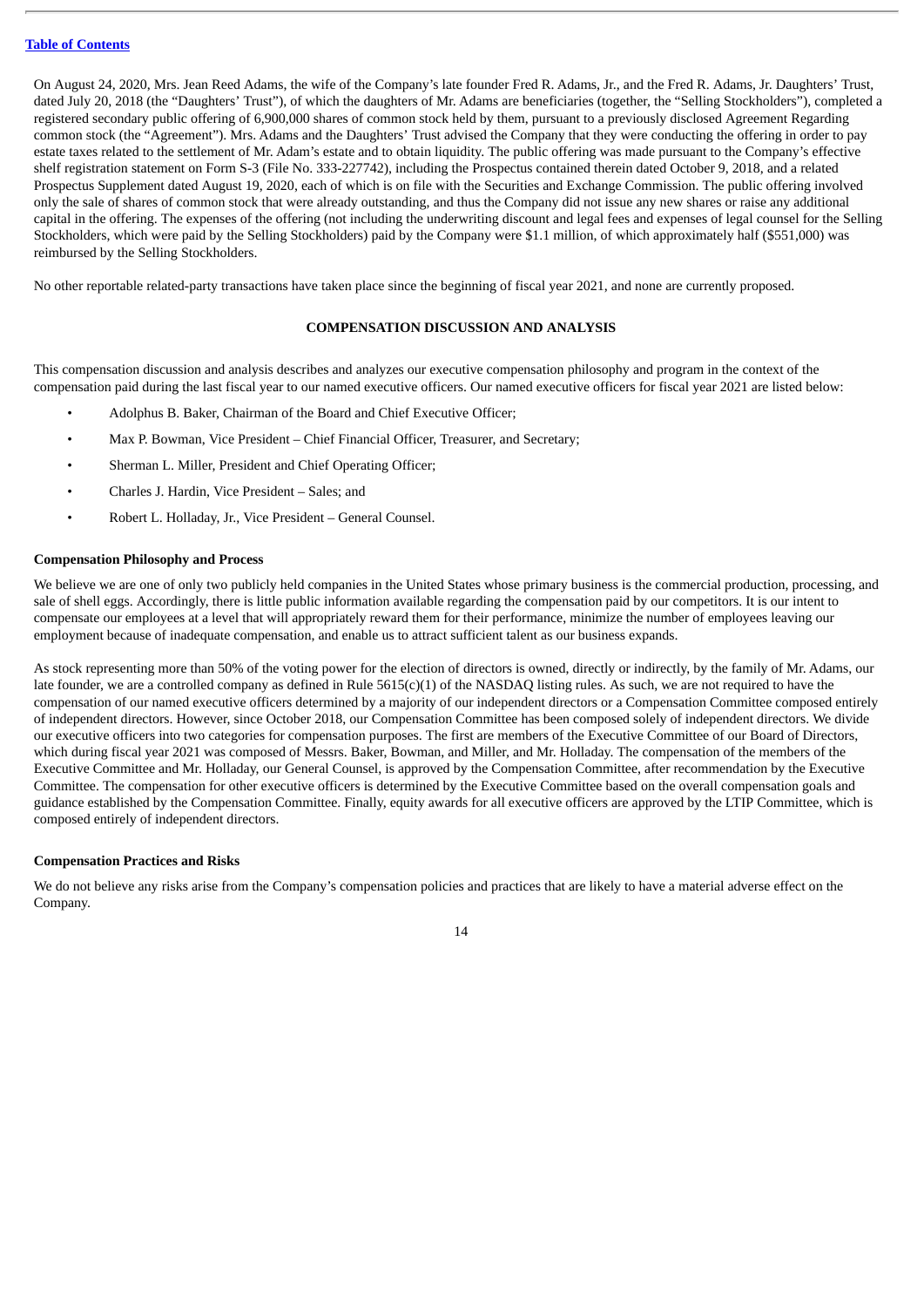## **Elements of Compensation**

During fiscal 2021, our executive compensation program had the following primary components: base salary, an annual cash bonus and equity compensation in the form of restricted share awards ("RSAs"). Our named executive officers received certain perquisites and certain of our named executive officers participate in our deferred compensation plan. The tables that follow give details as to the compensation of each of our named executive officers for fiscal year 2021.

#### *Base Salary*

We believe that base salaries, which provide fixed compensation, should meet the objective of attracting and retaining the executive officers needed to manage our business successfully. Base salary adjustments, if any, are approved in December of each year and become effective January 1st of the following calendar year. After consideration of the review of peer company compensation prepared in 2019 by Mercer (US) Inc. ("Mercer"), a compensation consulting firm engaged by our Compensation Committee, which review indicated that the base salaries of our executive officers lagged behind the peer group, the Compensation Committee approved base salary increases effective January 1, 2021 for the members of the Executive Committee as follows: Mr. Baker – 3%, Mr. Bowman – 5.5% and Mr. Miller – 7.15%, and Mr. Holladay, our General Counsel, 6.5%. Based on the same analysis, the Executive Committee approved base salary increases for our other named executive officer, Mr. Hardin - 3%, also effective January 1, 2021. We believe following these increases and those made in 2020, the base salaries of our named executive officers remain in the 25th percentile of our peer group based on the 2019 Mercer report. See "Benchmarking of Compensation" below for information regarding the Mercer report.

#### *Annual Cash Bonus*

#### *Executive Committee Members and General Counsel Bonus Programs*

For members of our Executive Committee and Mr. Holladay, the bonus program is essentially subjective, rather than utilizing objective criteria. The Executive Committee recommends bonuses for its members and Mr. Holladay, and the Compensation Committee reviews these recommendations and makes the final determination as to bonus awards. Although these bonus awards are not based on objective goals, our Company's profitability has historically been the most significant item in determining bonus amounts for the Executive Committee members and Mr. Holladay. Mr. Hardin has historically participated in the general bonus program applicable to our other officers and employees. The Committee considered the Company's lower profitability compared to 2020 and each individual's workload and job performance in determining bonuses for the Executive Committee and Mr. Holladay for 2021, which were lower than the 2020 bonus awards, except for Mr. Bowman, as a result of the Company's lower profitability.

#### *General Bonus Program*

During fiscal year 2021, Mr. Hardin was covered by our general bonus program. Officers in this program are eligible to earn a bonus equal to 50% of the sum of the officer's base salary plus such officer's prior year's bonus. This program is designed to reward both Company and individual performance during the year.

Of the potential bonus that could be earned by Mr. Hardin under this program, approximately 50% is based on our profitability. If we earn a minimum profit, on a pre-tax basis, of five cents per dozen eggs produced, Mr. Hardin could earn the full portion of his bonus attributable to our profitability, subject to adjustment at the discretion of the Chief Executive Officer. If our profit is less than five cents per dozen eggs produced, Mr. Hardin's bonus would be reduced by a corresponding percentage, again subject to adjustment at the discretion of our Chief Executive Officer. The remaining approximate 50% is based on his individual performance as evaluated by our Chief Executive Officer in his discretion. Mr. Baker's evaluation includes his personal assessment of the overall efficiency, effectiveness, cooperativeness, enthusiasm, judgment and attitude that Mr. Hardin brings to the performance of his duties. Our Chief Executive Officer has the authority to adjust general bonuses under this program for our officers as deemed appropriate for competitive reasons or extraordinary circumstances or conditions.

#### *Equity Compensation*

The Company believes it is essential to provide our named executive officers with a long-term equity component of compensation in order to better align their interests with those of the Company's stockholders.

Our named executive officers participate in our Amended and Restated 2012 Omnibus Long-Term Incentive Plan ("Plan"). The Plan is administered by the LTIP Committee. On December 11, 2020, the LTIP Committee authorized grants of RSAs to a broad base of employees of the Company, including the named executive officers, which grants were effective January 12, 2021. The RSAs vest fully on the third anniversary of the date of grant, January 12, 2024.

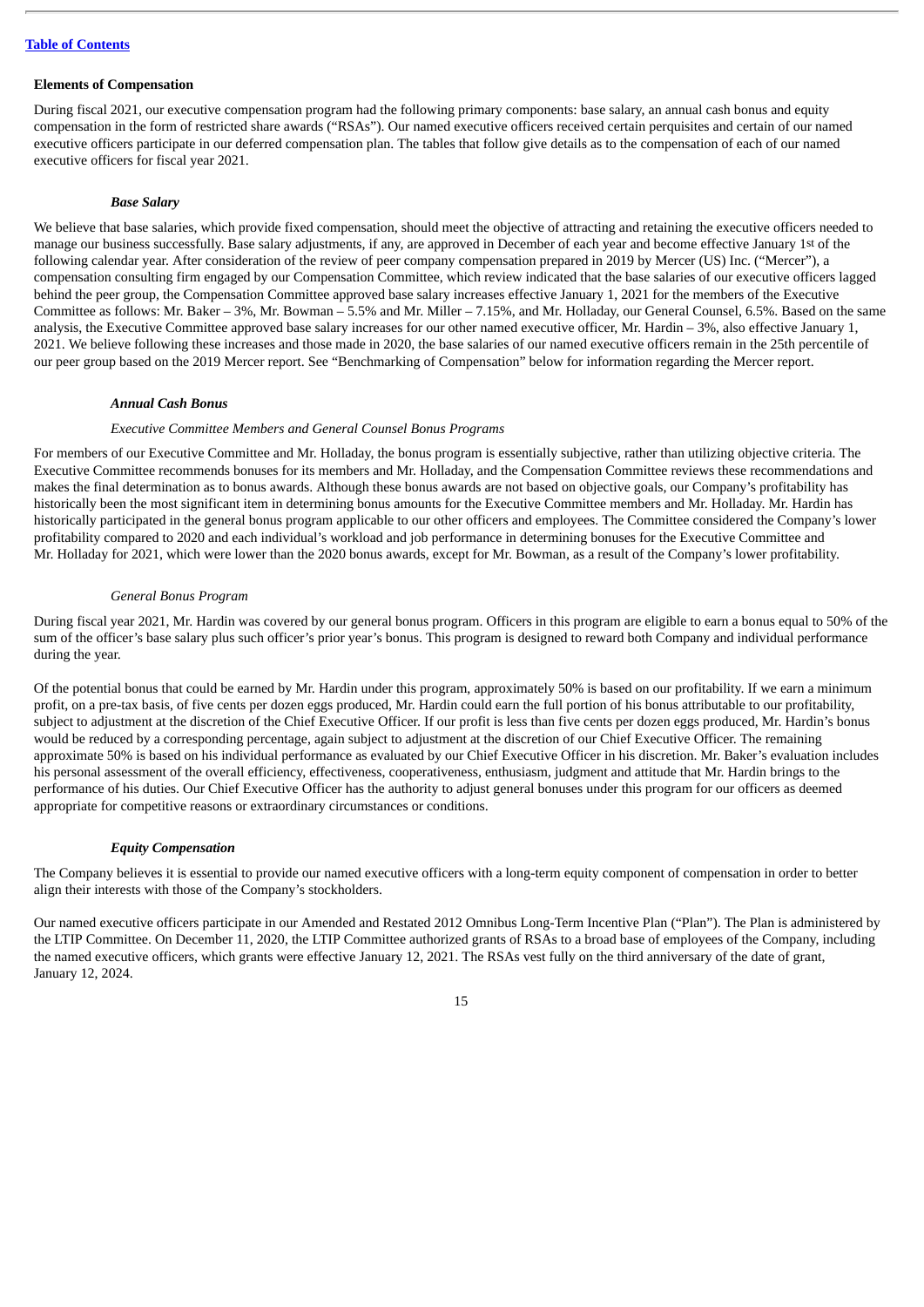The LTIP Committee's use of RSAs, the level of RSAs awarded to each named executive officer, and the vesting structure of such RSAs were based in large part on the recommendations of Mercer's 2019 report, and comparisons to the Company's peer group, and were consistent with the grant levels during the past three years. See the "Benchmarking of Compensation" and "Compensation Consultants" sections below.

While the LTIP Committee has not developed formal policies concerning the timing of grants and other matters, its practice has been to authorize grants of restricted shares annually in mid-December, with the grants to be made effective the following January.

### *Deferred Compensation Arrangements*

The Company maintains an unfunded nonqualified Deferred Compensation Plan, in which all of our officers are eligible to participate if selected by the LTIP Committee. Currently, Messrs. Baker, Bowman and Hardin are the only named executive officers who participate in the plan. Under the Deferred Compensation Plan, the Company establishes an account for each participant, and each year the LTIP Committee, in its discretion, may elect to make a contribution for each participant. Each participant's account is also credited with investment earnings equal to a fund selected by the Board. For fiscal year 2021, the Company contribution for Messrs. Baker, Bowman and Hardin was approximately 18% of each officer's base salary. Currently, the index fund selected by the Board is the Vanguard 500 Index Fund Admiral Shares. Participants may elect to receive their distribution in a lump sum or in annual installments. Each of the named executive officers participating in this Deferred Compensation Plan has elected the lump sum distribution alternative. All contributions to each officer's account are immediately vested. The LTIP Committee determines which contributions, if any, will be made during December of each year. The contributions made for our named executive officers under the Deferred Compensation Plan are reflected in the "Nonqualified Deferred Compensation" table in the "Compensation Tables" section below.

#### *Employee Benefits and Perquisites*

While we do not maintain a pension plan, we do maintain the Cal-Maine Foods, Inc. KSOP ("KSOP"), which is a combination 401(k) and employee stock ownership plan. We currently contribute an amount not less than 3% of each participant's base salary and bonus to the KSOP each year, subject to statutory limitations. All fulltime employees 21 years of age or older with at least one year of service, including our named executive officers, are members of the KSOP. We also sponsor an elective 401(k) component within the KSOP, but we make no contributions directly to the 401(k) component on behalf of the participants. Each of our named executive officers participates in an enhanced health plan pursuant to which we reimburse the participating officer for eligible health expense not covered by our primary health plan, up to \$10,000 per calendar year. In addition, we have a plan under which officers who meet minimum tenure qualifications will be provided health coverage after their retirement. The coverage we provide is secondary to their Medicare coverage.

Each named executive officers is provided one automobile for which we pay the operating and maintenance costs. We also pay club dues on behalf of certain of our named executive officers as determined by the Board of Directors.

Certain officers are provided individual life insurance policies, the premiums of which are paid by the Company. Historically, the Executive Committee has made the determination of which officers would be provided such benefit on a case-by-case basis. In addition, Mr. Baker and the Company are parties to a split-dollar life insurance arrangement. The premiums paid on behalf of the named executive officers and the imputed income relating to the split-dollar life insurance policies for Mr. Baker are set forth in the "2021 All Other Compensation Table" in the "Compensation Tables" section below.

#### **General Matters Regarding Executive Compensation**

#### *Employment Agreements and Severance and Change in Control Arrangements*

None of our named executive officers has an employment agreement with the Company. In addition, no named executive officer is entitled to receive any severance or change in control payment; however, existing grants of RSAs do vest on death, disability or change in control, and the LTIP Committee in its sole discretion may determine that such grants will vest partially or in full as of retirement. See the "Potential Payments Upon Termination or Change in Control" section below.

#### *Stock Ownership Guidelines*

The Board adopted stock ownership guidelines applicable to the Company's executive officers during fiscal year 2016. Under the guidelines, the chief executive officer is required to maintain ownership of company stock valued at five times his or her base salary, the chief financial officer is required to maintain ownership of company stock valued at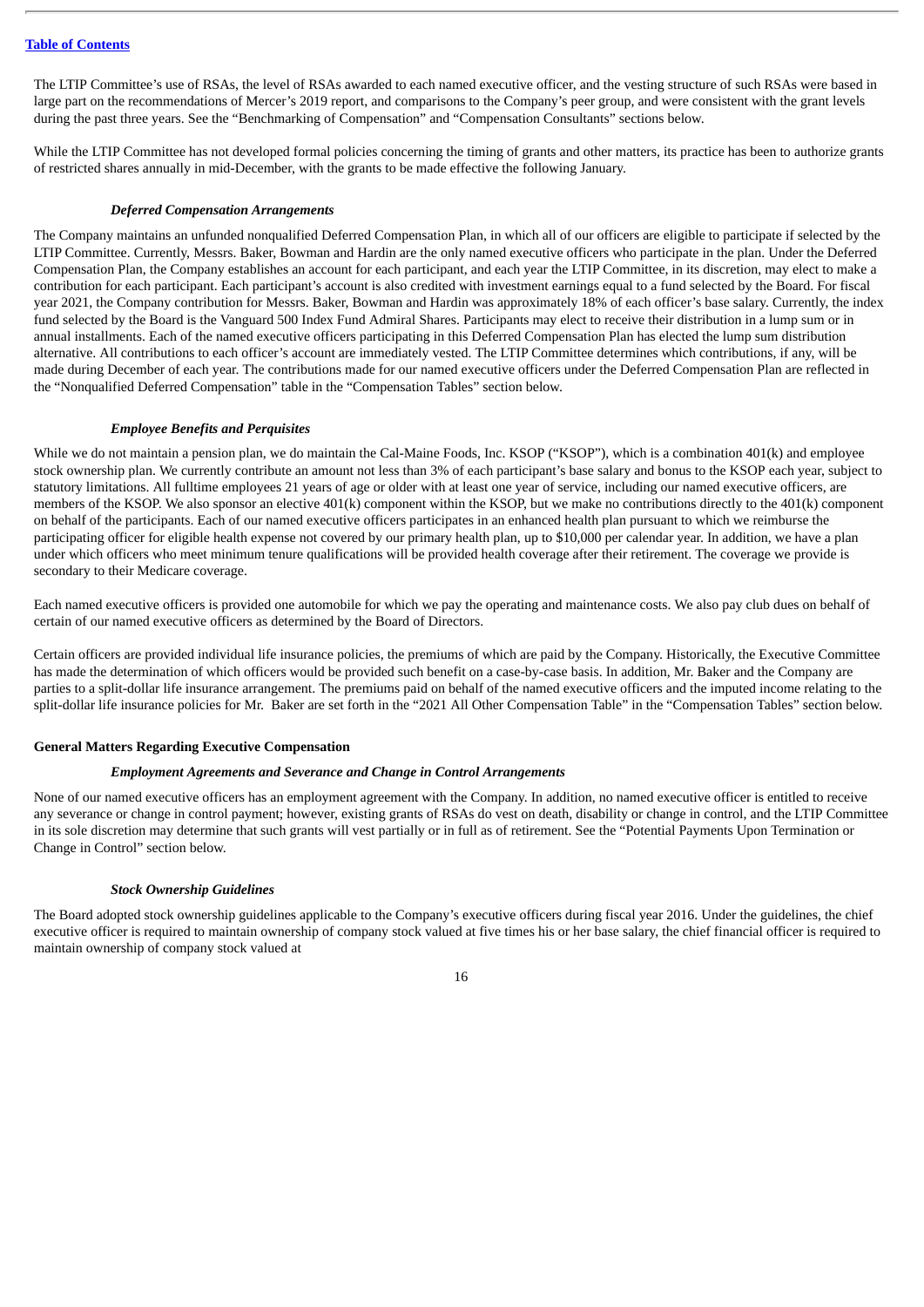three times his or her base salary and each other executive officer is required to maintain ownership of company stock valued at two times his or her base salary. Under the stock ownership guidelines, executive officers are expected to comply with the stock ownership target by April 1, 2021, or in the case of executives appointed after 2016, within five years of the date of their appointment. As of the record date, all current executive officers, other than Mr. Bowman who joined the Company in June 2018 and became an executive officer in October 2018, exceed their target ownership levels.

#### *Anti-Hedging Policy*

Our insider trading policy prohibits "insiders" from entering into any hedging arrangements with respect to our securities. Specifically, the policy defines "insiders" as the officers of the Company, all members of the Company's board of directors, and all employees of, and consultants and contractors to, the Company and its subsidiaries, who receive or have access to "material nonpublic Information," as well as their families and members of their households, and contains the following prohibition:

Hedging or monetization transactions can be accomplished through a number of possible mechanisms, including through the use of financial instruments such as prepaid variable forwards, equity swaps, collars and exchange funds. Such transactions may permit a director, officer or employee to continue to own Company securities obtained through employee benefit plans or otherwise, but without the full risks and rewards of ownership. When that occurs, the director, officer or employee may no longer have the same objectives as the Company's other stockholders. Therefore, Insiders are prohibited from engaging in any such transactions.

#### **Compensation Advisors**

#### *Benchmarking of Compensation*

Since fiscal year 2013 the Compensation Committee has engaged the consulting firm of Mercer, a wholly owned subsidiary of Marsh & McLennan Companies, Inc. ("MMC"), to periodically provide compensation analysis and consulting services regarding executive and director compensation. Part of this engagement involves benchmarking the Company's executive pay against a peer group and published compensation surveys. Mercer last provided the Compensation Committee with an executive compensation analysis in 2019, which include a benchmarking analysis. The 2019 peer group consisted of 15 companies, all of which were publicly traded at the time of the report. The peer group was selected based on research by Mercer and input from management and consisted of the following companies based on size as measured by revenues (with the Company falling in the 60th percentile), industry focus and market capitalization (with the Company falling in the 63th percentile):

> The Hain Celestial Group, Inc. The Hain Celestial Group, Inc. Sunopta, Inc. John B. Sanfilipo & Son, Inc. Universal Corporation Lancaster Colony Corporation

B&G Foods, Inc. 2008 and 2008 and 2008 and 2008 and 2008 and 2008 and 2008 and 2008 and 2008 and 2008 and 2008 and 2008 and 2008 and 2008 and 2008 and 2008 and 2008 and 2008 and 2008 and 2008 and 2008 and 2008 and 2008 and Calavo Growers, Inc. Pyxus International, Inc. Flowers Foods, Inc. Sanderson Farms, Inc. Sanderson Farms, Inc. Farmer Brothers Co. Seneca Foods Corporation J & J Snack Foods Corp. The Boston Beer Company, Inc.

#### *Compensation Consultants*

In addition to the services described above, the Chairman of the Compensation Committee periodically engages Mercer to review annual and long-term incentive plan designs for competitiveness and alignment with peer companies, and to update management and the Board on executive compensation trends, including director compensation. This review was last completed in fiscal 2020.

Mercer reported to Mr. Poole, who is an independent director and Chairman of the Compensation Committee, and consulted with Mr. Baker, Chairman of the Board and Chief Executive Officer and Mr. Bowman, a Vice President and Chief Financial Officer of the Company, in connection with the Executive Committee's determinations and recommendations regarding other officers' compensation. During fiscal year 2021, the LTIP Committee based its grants of RSAs to officers and directors in large part on Mercer's 2019 recommendations.

At the time of Mercer's most recent engagement in fiscal 2020, the Compensation Committee assessed the independence of Mercer pursuant to applicable SEC and NASDAQ rules and concluded that the engagement did not raise any conflicts of interest. Mercer did not provide any compensation consulting services during fiscal 2021.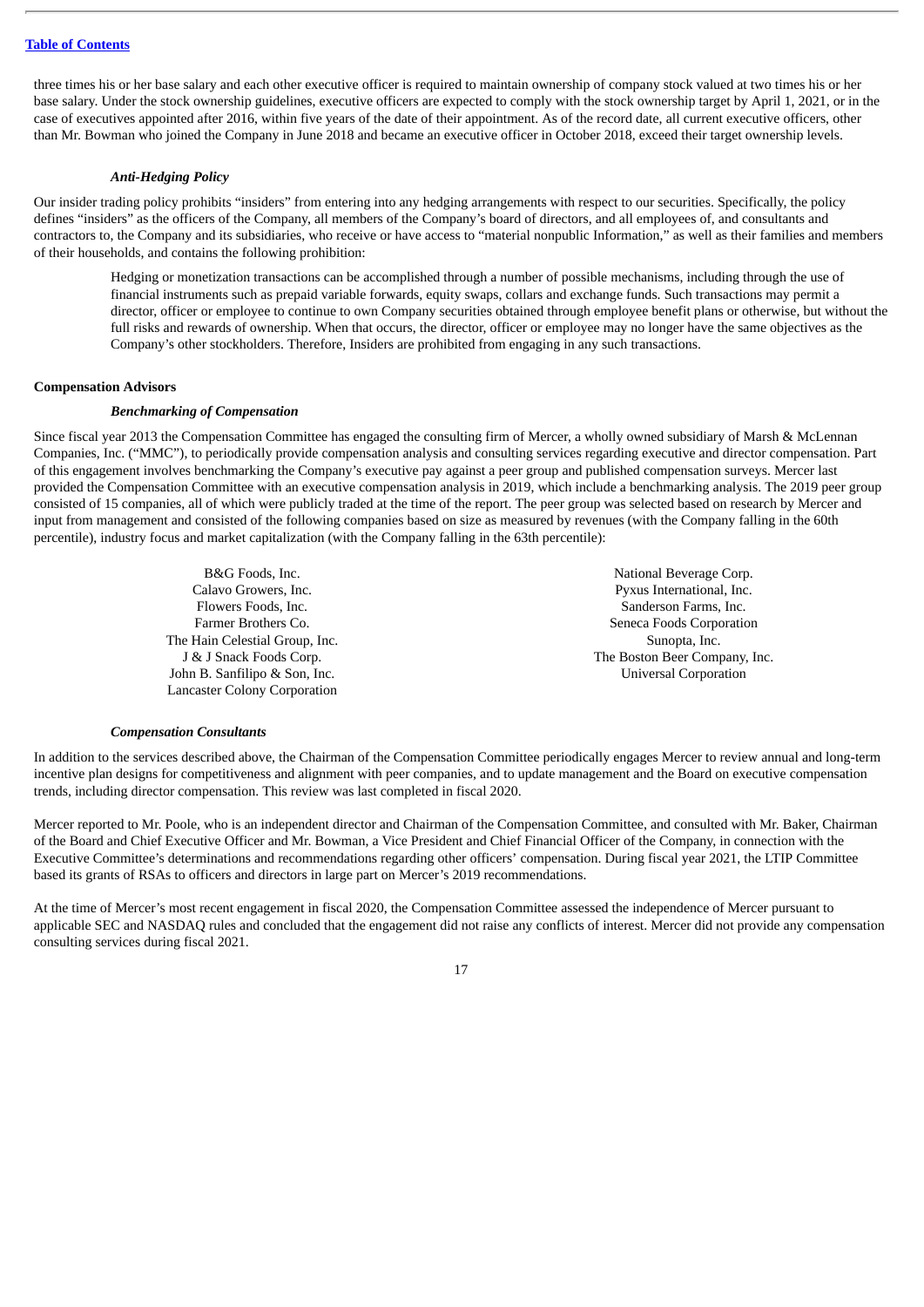#### **Compensation Committee Report**

The Compensation Committee reviewed and discussed the above Compensation Discussion and Analysis with management of the Company, and, based on those review and discussions, the Compensation Committee has recommended to the Board of Directors that the above Compensation Discussion and Analysis be included in the Company's proxy statement on Schedule 14A for the 2021 Annual Meeting of Stockholders.

James E. Poole, Chairman Letitia C. Hughes Steve W. Sanders Camille S. Young

#### **Compensation Committee Interlocks and Insider Participation**

The members of the Compensation Committee during fiscal year 2021 were Mr. Poole, Ms. Hughes, Mr. Sanders and, as of March 11, 2021, Ms. Young. None of Ms. Hughes, Mr. Poole, Mr. Sanders and Ms. Young was formerly an officer of the Company.

During fiscal year 2021, none of our executive officers served as a member of the compensation committee or as a director of another entity, one of whose executive officers served on our Compensation Committee or as one of our directors.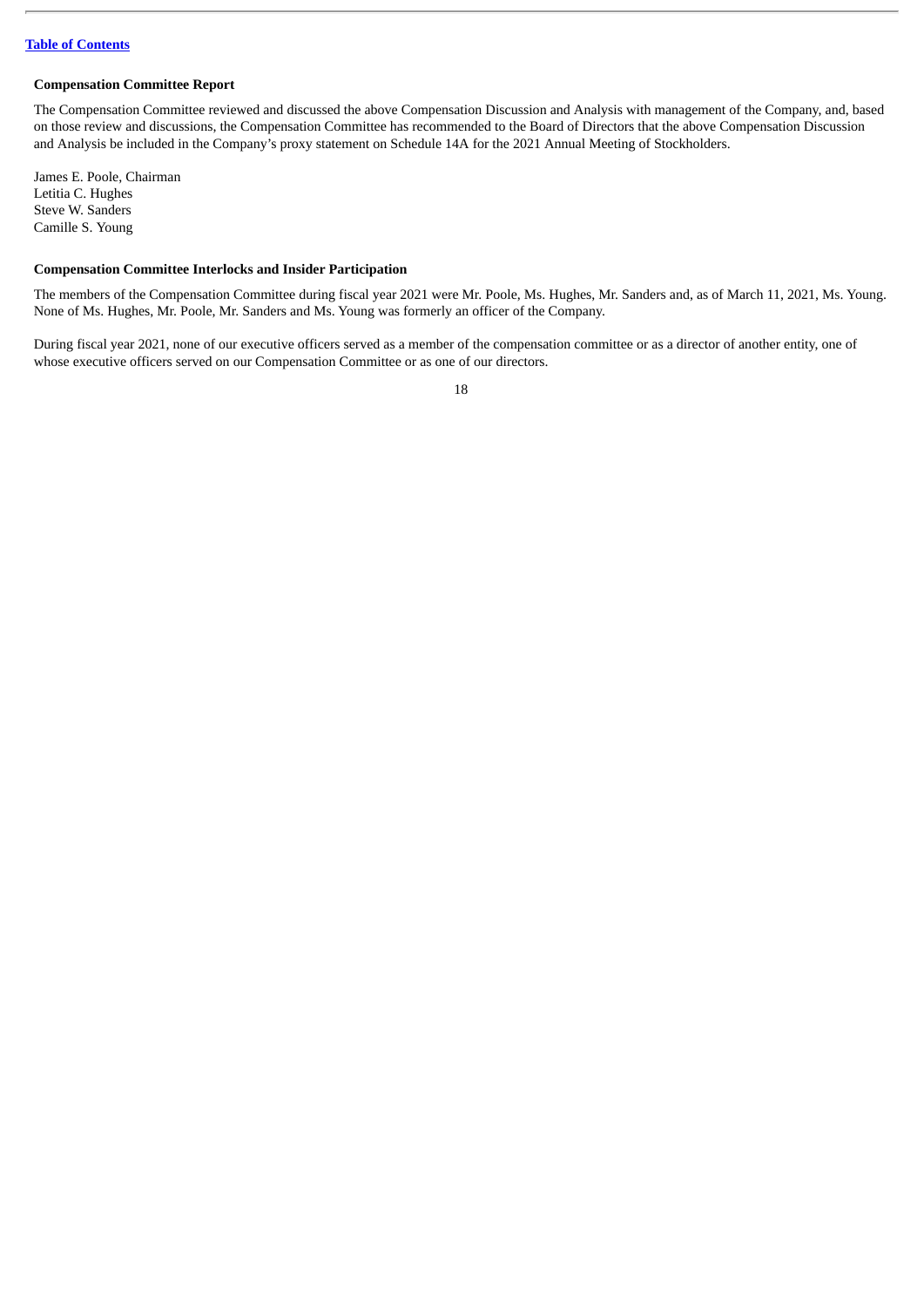## **COMPENSATION TABLES**

## **SUMMARY COMPENSATION TABLE**

| Name and<br>Principal<br>Position<br>Adolphus B. Baker, | Fiscal<br>Year<br>2021 | Salary<br>$($ \$ $)(1)$<br>454,518 | <b>Bonus</b><br>(5)<br>285,671 | Stock<br>Awards<br>$($ \$ $)(2)$<br>296,134 | Change in<br>Pension<br>Value and<br>Nonqualified<br>Deferred<br>Compensation<br>Earnings (\$)<br>$-0-$ | All Other<br>Compensation<br>$($ \$ $)(3)$<br>138,078 | Total<br>$($ \$<br>1,174,401  |
|---------------------------------------------------------|------------------------|------------------------------------|--------------------------------|---------------------------------------------|---------------------------------------------------------------------------------------------------------|-------------------------------------------------------|-------------------------------|
| Chairman/CEO                                            | 2020<br>2019           | 440,815<br>426,485                 | 300,300<br>410,000             | 296,055<br>293,724                          | 89,035<br>22,343                                                                                        | 134,555<br>137,532                                    | 1,260,760<br>1,290,084        |
| Max P. Bowman,<br>VP/ CFO/ Treasurer/ Secretary         | 2021<br>2020<br>2019   | 276,296<br>254.136<br>239,808      | 168,563<br>164,500<br>200,000  | 98,774<br>98,685<br>97,823                  | $-0-$<br>4,535<br>3,978                                                                                 | 82,862<br>84,687<br>72,169                            | 626,495<br>606,543<br>613,778 |
| Sherman L. Miller,<br>President/Chief Operating Officer | 2021<br>2020<br>2019   | 288,522<br>261.444<br>260,231      | 181,406<br>183,750<br>245,500  | 98,774<br>98,685<br>97,823                  | $-0-$<br>$-0-$<br>$-0-$                                                                                 | 22,652<br>24,073<br>29,909                            | 591,354<br>567,952<br>633,463 |
| Charles J. Hardin,<br>VP/Sales                          | 2021<br>2020<br>2019   | 238,043<br>220,994<br>222,091      | 146,952<br>149,822<br>193,062  | 59,189<br>59,096<br>58,728                  | $-0-$<br>74,156<br>17,491                                                                               | 57,517<br>60,114<br>60,523                            | 501,701<br>564,182<br>551,895 |
| Robert L. Holladay,<br>Jr., VP/General Counsel          | 2021<br>2020<br>2019   | 236,406<br>211,683<br>209,502      | 148,181<br>150,150<br>200,000  | 98,774<br>98,685<br>97,823                  | $-0-$<br>$-0-$<br>$-0-$                                                                                 | 22,618<br>26,959<br>33,608                            | 505,979<br>487,477<br>540,933 |

(1) Salary for fiscal years 2019, 2020 and 2021 include 26 pay periods. We have adjusted Mr. Baker's salary for 2020 by approximately \$17,000 to better reflect the timing of the payroll periods.

(2) The amount listed represents the aggregate grant date fair value of time-vested restricted share awards ("RSAs") computed in accordance with Financial Accounting Standards Board Accounting Standards Codification Topic 718 – Compensation – Stock Compensation ("FASB ASC Topic 718").

(3) The detail on amounts in this column is set forth in the "2021 All Other Compensation" table below.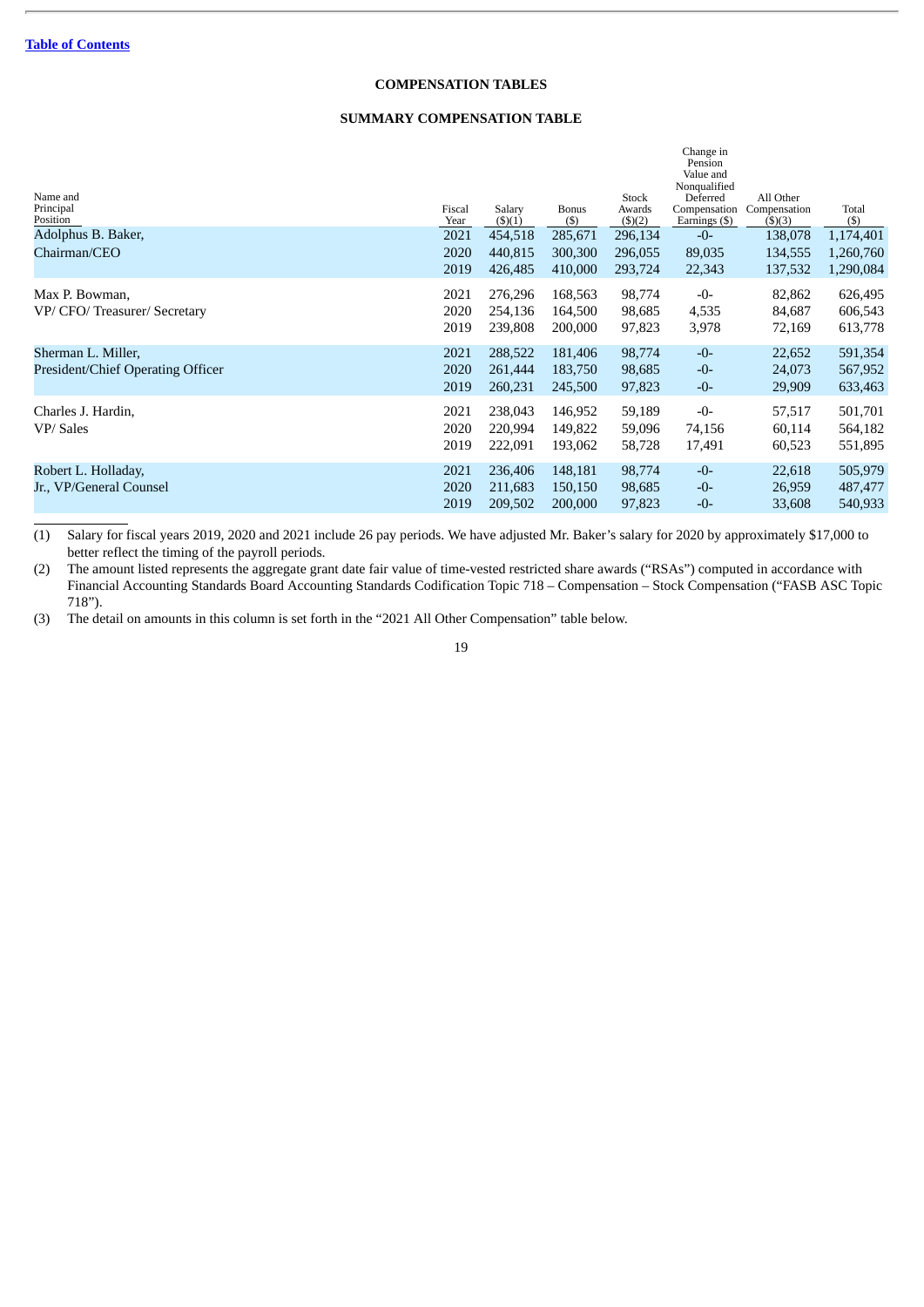## **2021 ALL OTHER COMPENSATION TABLE (1)**

|                         |       |               |       | Payment or              |               |              |         |
|-------------------------|-------|---------------|-------|-------------------------|---------------|--------------|---------|
|                         |       |               |       | Imputed<br>Income Based |               |              |         |
|                         |       | Deferred      |       | on Cost of Life         |               |              |         |
|                         |       | Compensation  | Club  | Insurance               | Medical       | <b>KSOP</b>  |         |
|                         | Auto  | Contributions | Dues  | Coverage                | Reimbursement | Contribution | Total   |
| Name                    | (S)   | (\$)          | (S)   | $($ \$ $)(2)$           | $($ \$ $)(3)$ | (\$)(4)      | (\$)    |
| Adolphus B. Baker       | 5,200 | 70,240        | 9,784 | 38,439                  | 5,855         | 8,560        | 138,078 |
| Max P. Bowman           | 2,308 | 48,600        | 9,880 | 3,220                   | 10,274        | 8,580        | 82,862  |
| Sherman L. Miller       | 4,985 | -0-           | 2,500 | 608                     | 5,916         | 8,643        | 22,652  |
| Charles J. Hardin       | 1,300 | 42,300        | -0-   | -0-                     | 5,438         | 8,479        | 57,517  |
| Robert L. Holladay, Jr. | 6,550 | $-0-$         | 2,500 | 1,500                   | 3,488         | 8,580        | 22,618  |

(1) See "Compensation Discussion and Analysis" for more information on these elements of executive compensation.

- (2) For named executive officers other than Mr. Baker, the amount listed represents premiums paid on life insurance policies provided for such officer. Of Mr. Baker's total amount listed for \$28,029 represents premiums paid on non-split-dollar life insurance policies and \$10,410 represents income imputed to Mr. Baker related to the split- dollar life insurance arrangements discussed in "Compensation Discussion and Analysis—Elements of Compensation—Employee Benefits and Perquisites" above.
- (3) As required by SEC rules, the amount reflected in this table reflects fiscal year reimbursements. Medical reimbursement limits were \$10,000 for each of calendar year 2020 and calendar year 2021.
- (4) As required by SEC rules, the amount reflected in this table reflects fiscal year reimbursements. KSOP contribution limits were \$8,550 for calendar year 2020 and \$8,700 for calendar year 2021.

## **GRANTS OF PLAN-BASED AWARDS**

|                         |                   | Approval | All Other Stock<br>Awards: Number of<br>Shares of Stock or Units | Grant Date Fair Value<br>of Stock and Option<br>Awards |
|-------------------------|-------------------|----------|------------------------------------------------------------------|--------------------------------------------------------|
| <b>Name</b>             | <b>Grant Date</b> | Date     | $(\#)(1)$                                                        | $($ \$ $)(2)$                                          |
| Adolphus B. Baker       | 01/12/21          | 12/11/20 | 7,855                                                            | 296,134                                                |
| Max P. Bowman           | 01/12/21          | 12/11/20 | 2,620                                                            | 98,774                                                 |
| Sherman L. Miller       | 01/12/21          | 12/11/20 | 2,620                                                            | 98,774                                                 |
| Charles J. Hardin       | 01/12/21          | 12/11/20 | 1.570                                                            | 59.189                                                 |
| Robert L. Holladay, Jr. | 01/12/21          | 12/11/20 | 2,620                                                            | 98,774                                                 |

- (1) Amounts shown in this column represent grants of RSAs made in fiscal year 2021, which vest fully on the third anniversary of the date of grant, generally conditioned upon the grantee remaining employed by the Company. Vesting of such RSAs is accelerated upon a change in control of the Company or upon the death or disability of the grantee. If the grantee's employment is terminated due to retirement, the LTIP Committee may provide for full or partial vesting of such shares in its sole discretion.
- (2) The grant date fair value of the RSAs set forth in this column is based on the closing price of Company common stock on the grant date, which was \$37.70.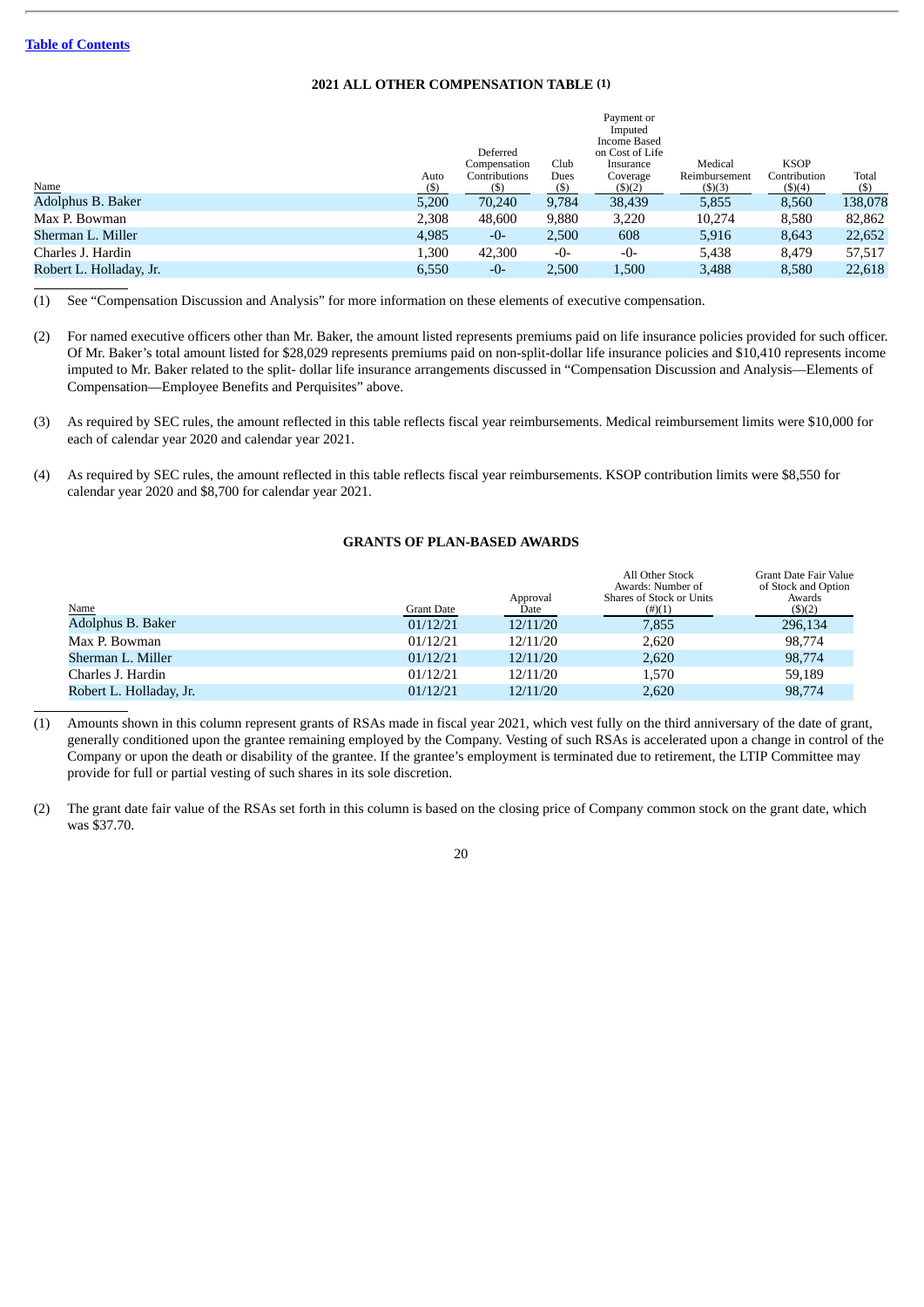|                         |                   | <b>Stock Awards</b>                                                        |                                                                                      |  |  |  |  |
|-------------------------|-------------------|----------------------------------------------------------------------------|--------------------------------------------------------------------------------------|--|--|--|--|
| Name                    | <b>Grant Date</b> | Number of Shares or<br>Units of Stock That<br>Have Not Vested<br>$(\#)(1)$ | Market Value of Shares<br>or Units of Stock That<br>Have Not Vested<br>$($ \$ $)(2)$ |  |  |  |  |
| Adolphus B. Baker       | 1/15/2019         | 6,882                                                                      | 240,251                                                                              |  |  |  |  |
|                         | 1/14/2020         | 7,740                                                                      | 270,203                                                                              |  |  |  |  |
|                         | 1/12/2021         | 7,855                                                                      | 274,218                                                                              |  |  |  |  |
| Max P. Bowman           | 1/15/2019         | 2,292                                                                      | 80,014                                                                               |  |  |  |  |
|                         | 1/14/2020         | 2,580                                                                      | 90,068                                                                               |  |  |  |  |
|                         | 1/12/2021         | 2,620                                                                      | 91,464                                                                               |  |  |  |  |
| Sherman L. Miller       | 1/15/2019         | 2,292                                                                      | 80,014                                                                               |  |  |  |  |
|                         | 1/14/2020         | 2,580                                                                      | 90,068                                                                               |  |  |  |  |
|                         | 1/12/2021         | 2,620                                                                      | 91,464                                                                               |  |  |  |  |
| Charles J. Hardin       | 1/15/2019         | 1,376                                                                      | 48,036                                                                               |  |  |  |  |
|                         | 1/14/2020         | 1,545                                                                      | 53,936                                                                               |  |  |  |  |
|                         | 1/12/2021         | 1,570                                                                      | 54,809                                                                               |  |  |  |  |
| Robert L. Holladay, Jr. | 1/15/2019         | 2,292                                                                      | 80,014                                                                               |  |  |  |  |
|                         | 1/14/2020         | 2,580                                                                      | 90,068                                                                               |  |  |  |  |
|                         | 1/12/2021         | 2,620                                                                      | 91,464                                                                               |  |  |  |  |

## **OUTSTANDING EQUITY AWARDS AT FISCAL YEAR-END**

(1) All of these RSA grants were made under the Plan and will vest fully on the third anniversary of the date of grant, conditioned upon the grantee remaining employed by the Company. Vesting of such RSAs is accelerated upon a change in control of the Company (as defined in the Plan) or upon the death or disability of the grantee. If the grantee's employment is terminated due to retirement, the LTIP Committee may provide for full or partial vesting of such shares in its sole discretion.

(2) Market value is based on the closing price of Company common stock as of May 28, 2021, the last business day of the Company's fiscal year 2021, which was \$34.91.

## **STOCK VESTED**

|                         |                            | <b>Restricted Stock Awards</b> |
|-------------------------|----------------------------|--------------------------------|
|                         | Number of Shares           | Value Realized                 |
|                         | <b>Acquired on Vesting</b> | On Vesting                     |
| Name                    | $(\#)(1)$                  | (5)(2)                         |
| Adolphus B. Baker       | 6,500                      | 237,055                        |
| Max P. Bowman           | -0-                        | $-0-$                          |
| Sherman L. Miller       | 2,165                      | 78,958                         |
| Charles J. Hardin       | 1,300                      | 47.411                         |
| Robert L. Holladay, Jr. | 2,165                      | 78,958                         |

- (1) The number of shares acquired is reported on a gross basis. The Company withheld the necessary number of shares of common stock in order to satisfy withholding taxes due upon vesting of the RSAs, thus the named executive officers actually received a lower number of shares of the Company's common stock than the numbers reported in this table.
- (2) The value realized on vesting of RSAs is based on the closing sale price on the date of vesting of the RSAs or, if there were no reported sales on such date, on the last preceding date on which any reported sale occurred.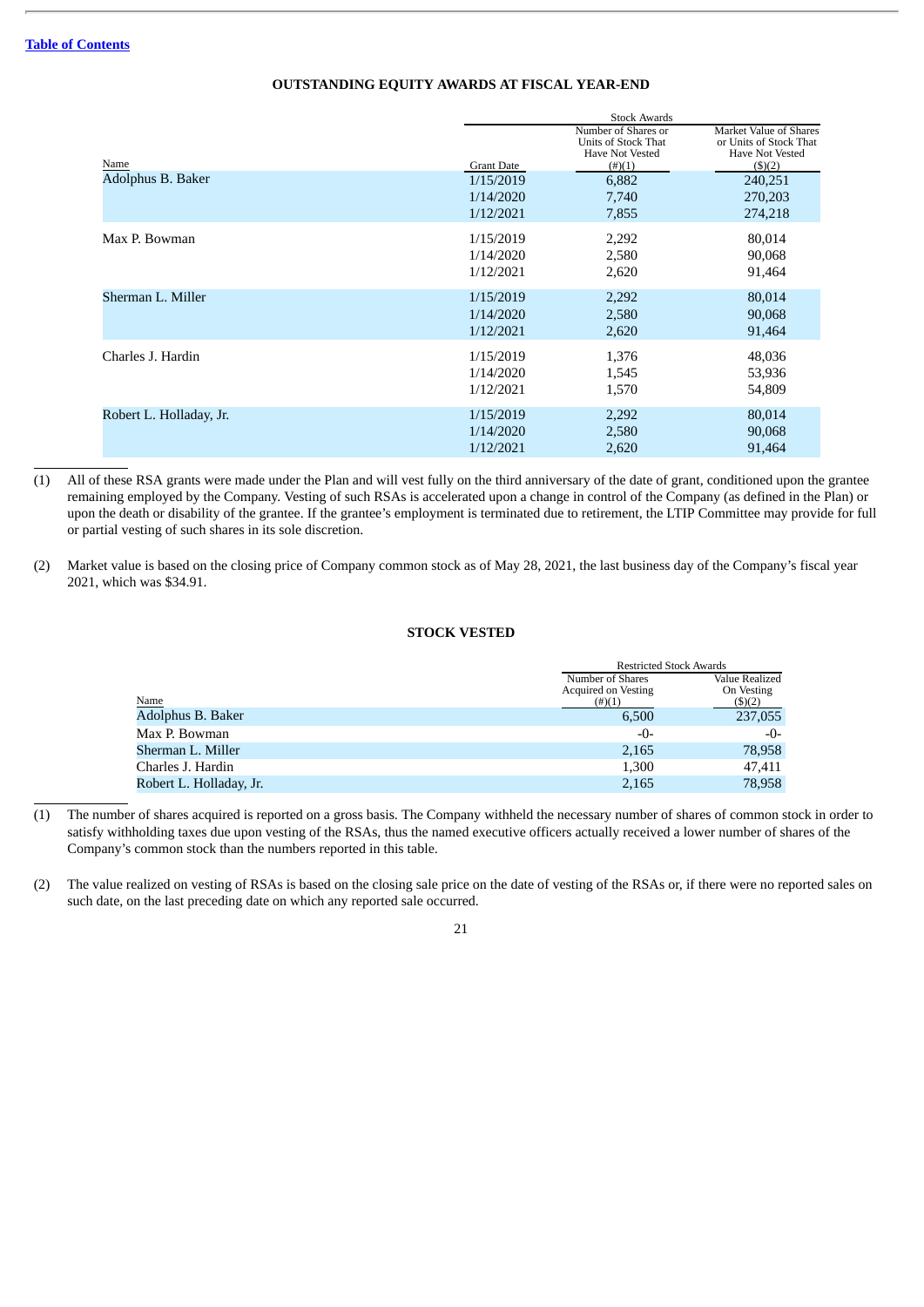## **NONQUALIFIED DEFERRED COMPENSATION**

|                         | Executive<br>Contributions<br>in Last FY | Registrant<br>Contributions<br>in Last FY | Aggregate<br>Earnings in<br>Last FY | Aggregate<br>Withdrawals/<br><b>Distributions</b> | Aggregate<br>Balance at<br>Last FYE |
|-------------------------|------------------------------------------|-------------------------------------------|-------------------------------------|---------------------------------------------------|-------------------------------------|
| Name                    | (\$)                                     | $($ \$ $)(1)$                             | $($ \$ $)(2)$                       |                                                   | $($ \$ $)(3)$                       |
| Adolphus B. Baker       | $-0-$                                    | 70.240                                    | 361,834                             | -0-                                               | 1,304,087                           |
| Max P. Bowman           | $-0-$                                    | 48,600                                    | 47,663                              | -0-                                               | 196,576                             |
| Sherman L. Miller       | N/A                                      | N/A                                       | N/A                                 | N/A                                               | N/A                                 |
| Charles J. Hardin       | $-0-$                                    | 42,300                                    | 290,236                             | -0-                                               | 1,037,189                           |
| Robert L. Holladay, Jr. | N/A                                      | N/A                                       | N/A                                 | N/A                                               | N/A                                 |
|                         |                                          |                                           |                                     |                                                   |                                     |

(1) The entire amount reported in this column for each named executive officer is included within the amount reported as 2021 all other compensation in the Summary Compensation Table.

- (2) This amount reflects aggregate earnings on nonqualified deferred compensation based on the increase in value of the Vanguard 500 Index Fund Admiral Shares, the index fund selected by the Board to determine investment credits under the nonqualified Deferred Compensation Plan. This fund is also an investment options for participants in our KSOP.
- (3) Amounts reported in this column for each named executive officer include amounts previously reported in the Company's Summary Compensation Table in previous years when earned if that officer's compensation was required to be disclosed in a previous year. Amounts previously reported in such years include previously earned, but deferred, contributions. This total reflects the cumulative value of each named executive officer's contributions and investment experience.

For additional detail regarding these arrangements, see "Compensation Discussion and Analysis – Elements of Compensation – Deferred Compensation Arrangements."

#### **Pension Benefits**

No named executive officer participates in any pension plan.

## **POTENTIAL PAYMENTS UPON TERMINATION OR CHANGE IN CONTROL**

As described in the Compensation Discussion and Analysis, the Company has not entered into agreements with our named executive offices that provide for severance or change in control payments. Accordingly, the RSAs, which will vest upon certain terminations of employment and a change in control (as defined in the Plan), as described in the footnotes to the table below, are the only form of compensation reflected in the table below.

In addition, the following table does not quantify payments under plans that are generally available to all salaried employees, similarly situated to the named executive officers in age, years of service, date of hire, etc., and that do not discriminate in scope, terms or operation in favor of executive officers.

For the named executive officers, the value of the RSAs that would vest upon termination of employment due to death or disability, or a change in control of the Company as of the end of the Company's fiscal year ended May 29, 2021, are outlined below, based on the Company's closing stock price of \$34.91 on May 28, 2021, the last business day of such fiscal year.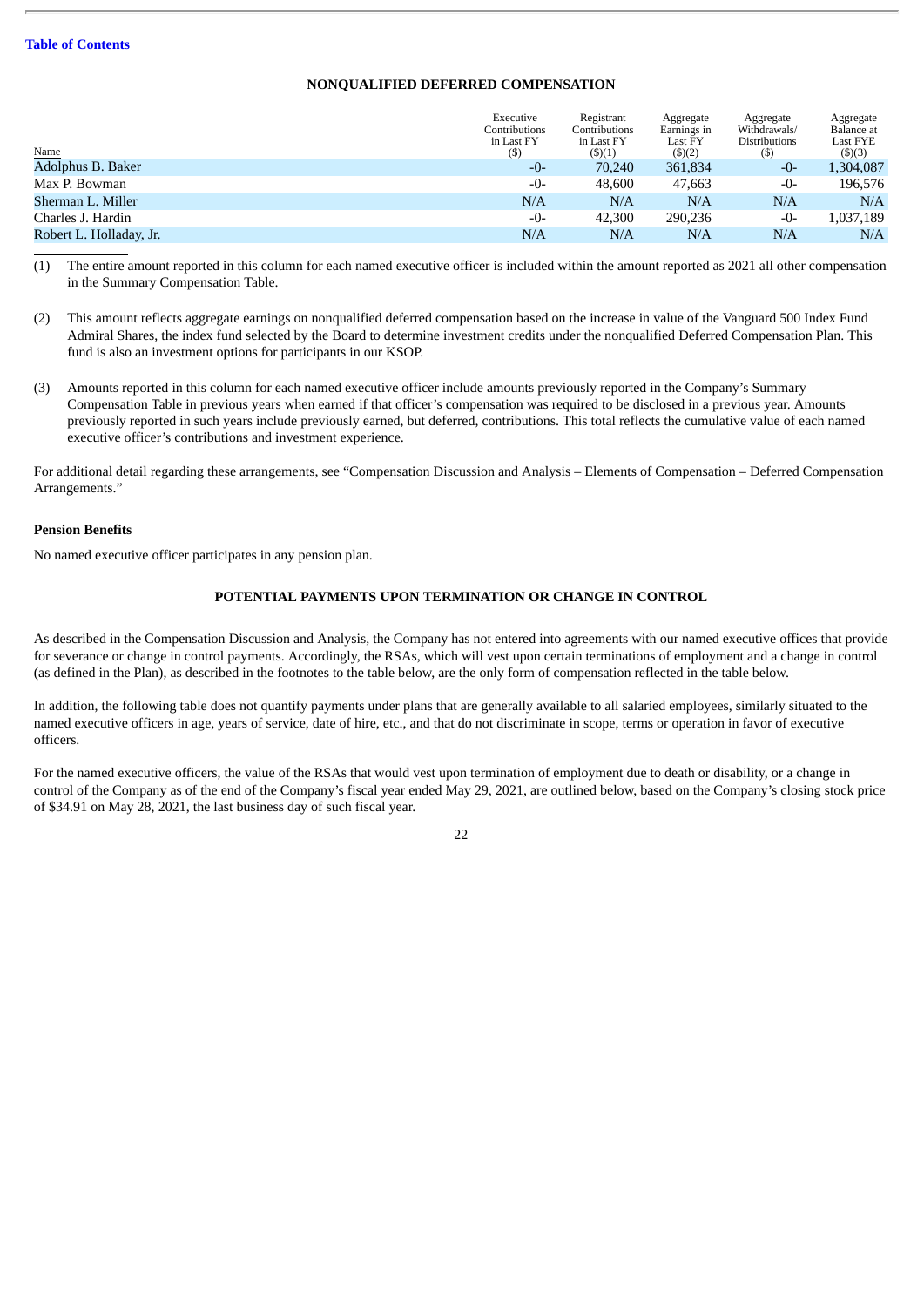|                         |              | Involuntary    |               |               |            |
|-------------------------|--------------|----------------|---------------|---------------|------------|
|                         |              | Termination By |               |               |            |
|                         |              | Company or     |               |               |            |
|                         |              | Voluntary      |               |               |            |
|                         |              | Termination by |               |               |            |
|                         | Form of      | Employee(1)    | Retirement(2) | Death or      | Change in  |
| Name                    | Compensation | (\$)           | (S)           | Disability(3) | Control(4) |
| Adolphus B. Baker       | <b>RSAs</b>  | $-0-$          | 784,672       | 784,672       | 784,672    |
| Max P. Bowman           | <b>RSAs</b>  | -0-            | 261,546       | 261,546       | 261,546    |
| Sherman L. Miller       | <b>RSAs</b>  | $-0-$          | 261,546       | 261,546       | 261,546    |
| Charles J. Hardin       | <b>RSAs</b>  | $-0-$          | 156,781       | 156,781       | 156,781    |
| Robert L. Holladay, Jr. | <b>RSAs</b>  | $-0-$          | 261,546       | 261,546       | 261,546    |
|                         |              |                |               |               |            |

(1) Upon termination by the Company or the employee (other than termination due to a retirement, death or disability), the named executive officers' RSA agreements provide for forfeiture of all unvested RSAs.

- (2) Upon retirement of a grantee, the LTIP Committee in its sole discretion may provide that RSAs will vest partially or in full as of the effective date of the grantee's termination due to retirement. The amounts set forth in the column assume the LTIP Committee has exercised discretionary authority to fully vest all such RSAs.
- (3) Upon death or disability of a grantee, all RSAs will vest as of the date of such death or disability and all restrictions will lapse.
- (4) Upon the completion of a change in control of the Company, all RSAs will vest and all restrictions will lapse.

## **PAY RATIO DISCLOSURE**

To determine the median employee compensation, we analyzed all of Cal-Maine's employees, excluding Cal- Maine's Chief Executive Officer, as of May 29, 2021. We annualized wages for employees that were not employed for the full year. We used year to date gross wages as the consistently applied compensation metric to determine the median employee. After identifying the median employee, we calculated annual total compensation for the median employee according to the methodology used to report the annual compensation of our named executive officers in the Summary Compensation Table on page 19.

The 2021 annual total compensation of our median employee other than Mr. Baker was \$37,768. Mr. Baker's 2021 annual total compensation was \$1,174,401. Based on the foregoing, our estimate of the ratio of the annual total compensation of our Chief Executive Officer to the median of the annual total compensation of all other employees was approximately 31 to 1. Given the different methodologies that different public companies use to determine an estimate of their pay ratio, the estimated ratio reported above should not be used as a basis for comparison between companies.

## **DIRECTOR COMPENSATION**

For fiscal year 2021, the Company's non-employee directors each received an annual fee of \$45,000 as compensation for their services as a director. The fee is paid in quarterly installments, in advance of each quarterly board meeting. In addition to the non-employee directors' annual fees, Ms. Hughes received \$3,000 and Messrs. Poole and Sanders each received \$2,500 as members of a special committee of the Board. Employee directors receive no additional compensation for their services as directors of the Company, and the compensation of Messrs. Baker, Bowman and Miller is reflected in the Summary Compensation Table above. On January 12, 2021, Ms. Hughes and Messrs. Poole and Sanders, as independent directors, each received grants of 2,620 RSAs, and upon Ms. Young becoming an independent director on March 11, 2021, she was granted 2,300 RSAs under the Plan. Such RSAs vest 100% on the third anniversary of the date of grant. Mercer also periodically reviews and benchmarks the Company's director compensation program, and the last such review was completed in 2019. See "Compensation Discussion & Analysis – Compensation Advisors" for more information regarding Mercer.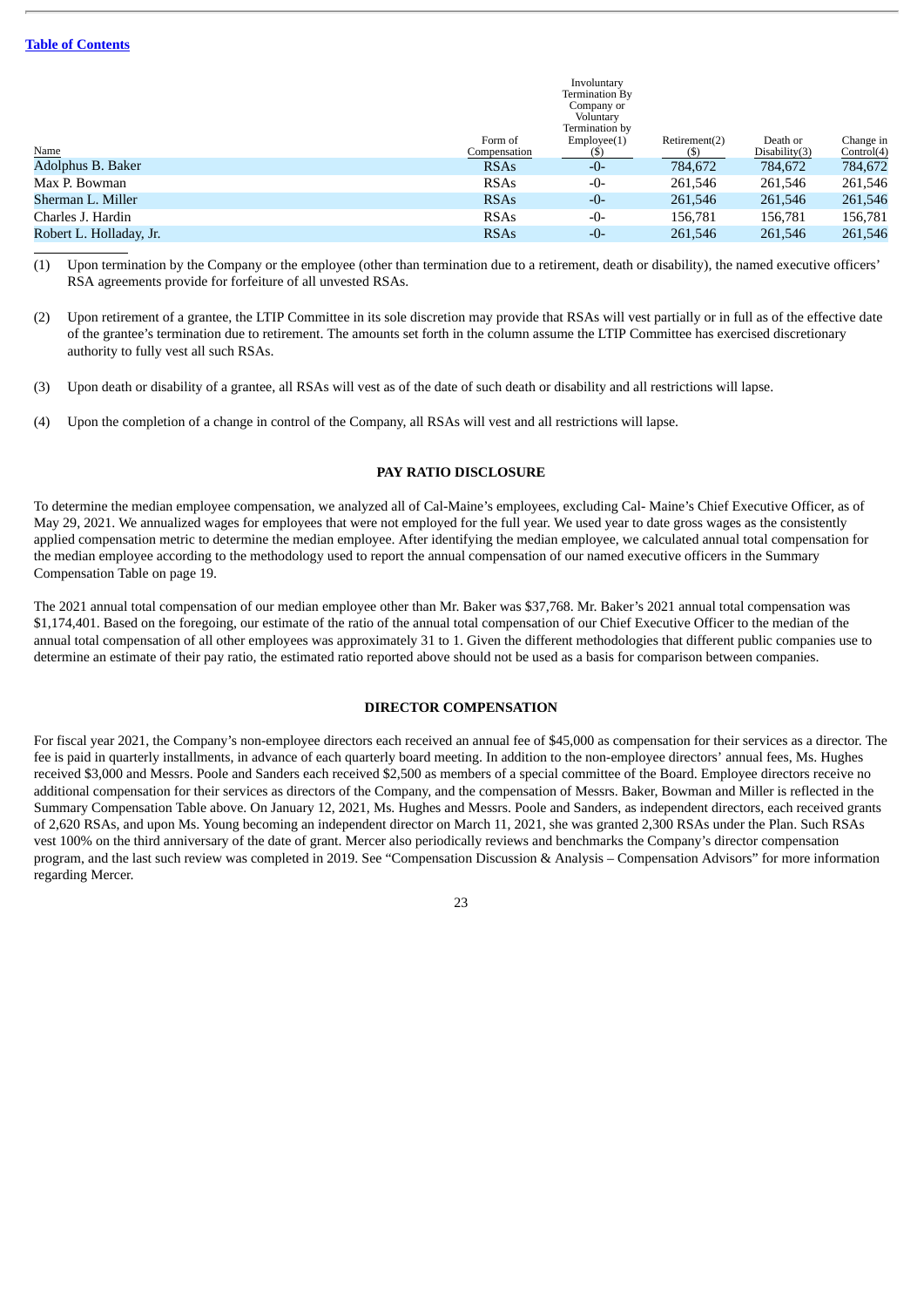## **DIRECTOR COMPENSATION TABLE**

| Fees Earned<br>or Paid in<br>Cash | Stock<br>Awards | Total          |
|-----------------------------------|-----------------|----------------|
|                                   |                 | (5)            |
| 48,000                            | 98,774          | 146,774        |
| 47,500                            | 98,774          | 146,274        |
| 47,500                            | 98,774          | 146,274        |
| 22,500                            | 98,187          | 120,687        |
|                                   | $(\$)$          | $(\mathbb{S})$ |

- (1) Board fees are ordinarily paid in advance of each quarterly board meeting but after each quarter close. All directors were paid for four board meetings except Ms. Young, who was paid for two board meetings related to fiscal year 2021.
- (2) The aggregate grant date fair value of the RSAs set forth in this column is computed in accordance with FASB ASC Topic 718 and based on the closing price of the Company's common stock as of the grant date, which was \$37.70 for the grants to all the directors except Ms. Young and \$42.69 for the grant to Ms. Young. At the end of fiscal year 2021, Ms. Young had 2,300 unvested RSAs and each other director listed in this table had 7,492 unvested RSAs.

## **REPORT OF THE AUDIT COMMITTEE**

The Audit Committee oversees the Company's financial reporting process on behalf of the Board of Directors. Management has the primary responsibility for the financial statements and the reporting process, including the systems of internal controls. In fulfilling its oversight responsibilities, the Audit Committee reviewed and discussed the audited financial statements in the Annual Report on Form 10-K for the fiscal year ended May 29, 2021, with management, including the quality, not just the acceptability, of the accounting principles, the reasonableness of significant judgments, and the clarity of disclosures.

The Audit Committee also worked with Frost, PLLC, the Company's independent registered public accounting firm, which is responsible for expressing an opinion on the conformity of those audited financial statements with generally accepted accounting principles, its judgment as to the quality, not just the acceptability, of our accounting principles and such other matters as are required to be discussed with the Audit Committee under generally accepted auditing standards. In addition, the Audit Committee has discussed with Frost, PLLC that firm's independence from management and the Company and all matters required to be discussed pursuant to Public Company Accounting Oversight Board rules, and has received the written disclosures and letter from Frost, PLLC required by Public Company Accounting Oversight Board rules and the SEC, and considered the compatibility of nonaudit services with Frost, PLLC's independence.

The Audit Committee discussed with our internal auditors and our independent registered public accounting firm the overall scope and plans for their respective audits. The Audit Committee meets with the internal auditors and our independent registered public accounting firm, with and without management present, to discuss the results of their examinations, their evaluations of our internal controls, and the overall quality of our financial reporting.

In reliance on the reviews and discussions referred to above, the Audit Committee recommended to the Board of Directors (and the Board has approved) that the audited financial statements be included in the Company's Annual Report on Form 10-K for the fiscal year ended May 29, 2021, for filing with the SEC.

The Audit Committee is currently composed of four directors, all of whom are independent, as defined by SEC rules and in the NASDAQ listing standards. In addition, the Board of Directors has determined Ms. Hughes and Messrs. Poole and Sanders qualifies as an "audit committee financial expert," as such term is defined in the SEC rules.

> Letitia C. Hughes, Chairperson James E. Poole Steve W. Sanders Camille S. Young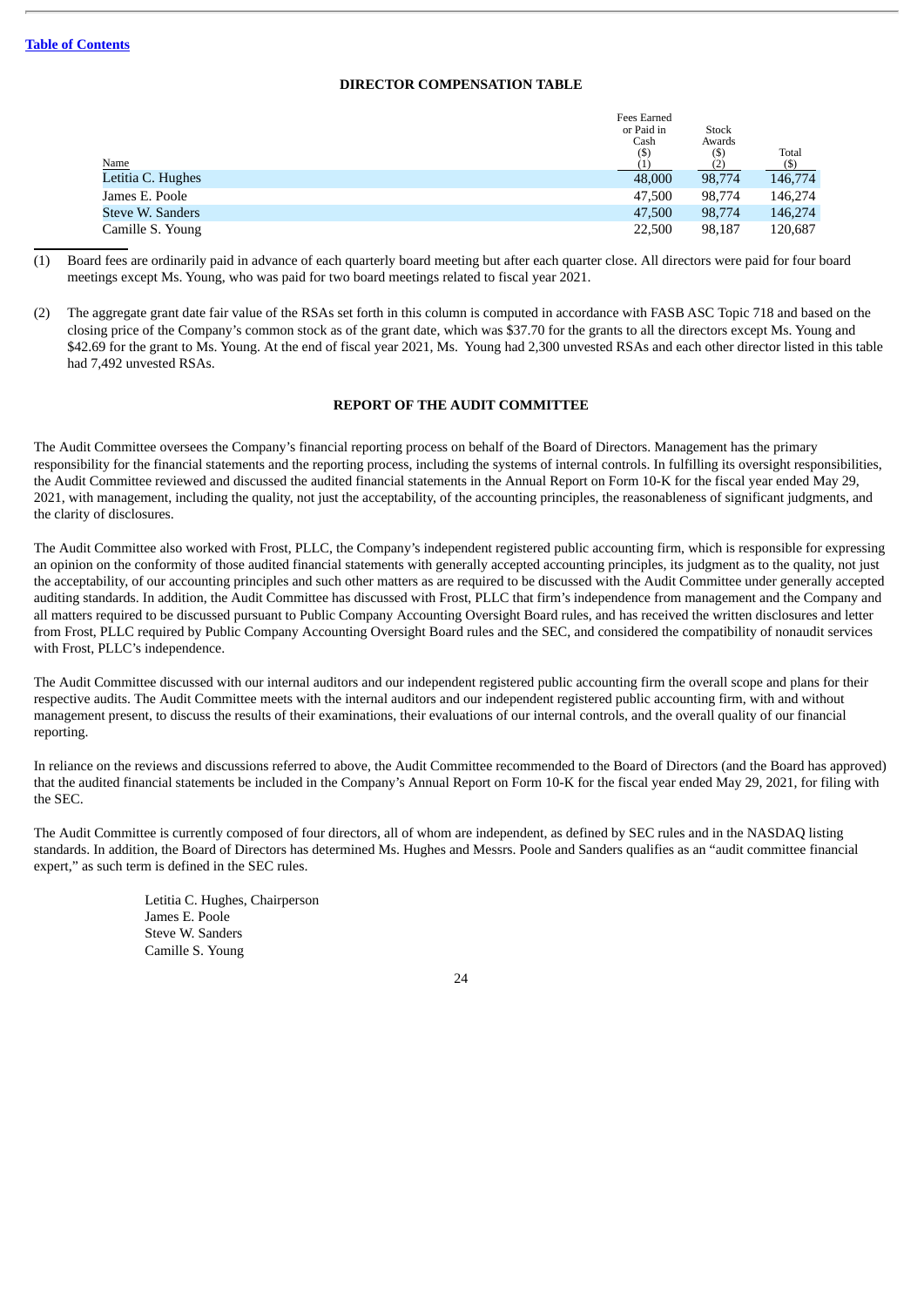## **FEES AND RELATED DISCLOSURES FOR ACCOUNTING SERVICES**

The following table discloses the aggregate fees billed by Frost, PLLC for professional services rendered during fiscal 2021 and 2020:

|                           | 2021      |         | 2020      |         |
|---------------------------|-----------|---------|-----------|---------|
| Fee                       | Amount    | Percent | Amount    | Percent |
| <b>Audit Fees</b>         | \$225,730 | 85%     | \$260,826 | 93%     |
| <b>Audit-Related Fees</b> | \$20,348  | 8%      | \$ 20,750 | 7%      |
| <b>Tax Fees</b>           |           |         |           |         |
| All Other Fees            | \$17,722  | 7%      | _         |         |

All audit and any material non-audit services provided by the Company's independent registered public accounting firm require pre-approval by the Audit Committee or its designee. 100% of the services performed by Frost, PLLC for the fiscal years 2021 and 2020 were pre-approved by the Audit Committee.

Audit fees include fees associated with the annual audit of the Company's financial statements and the review of the financial statements included in the Company's quarterly reports on Form 10-Q. Audit-related fees principally include employee benefit plan audits for plan fiscal years ended December 31, 2020 and December 31, 2019. All other fees during 2021 represent fees related to the secondary stock offering in August 2020.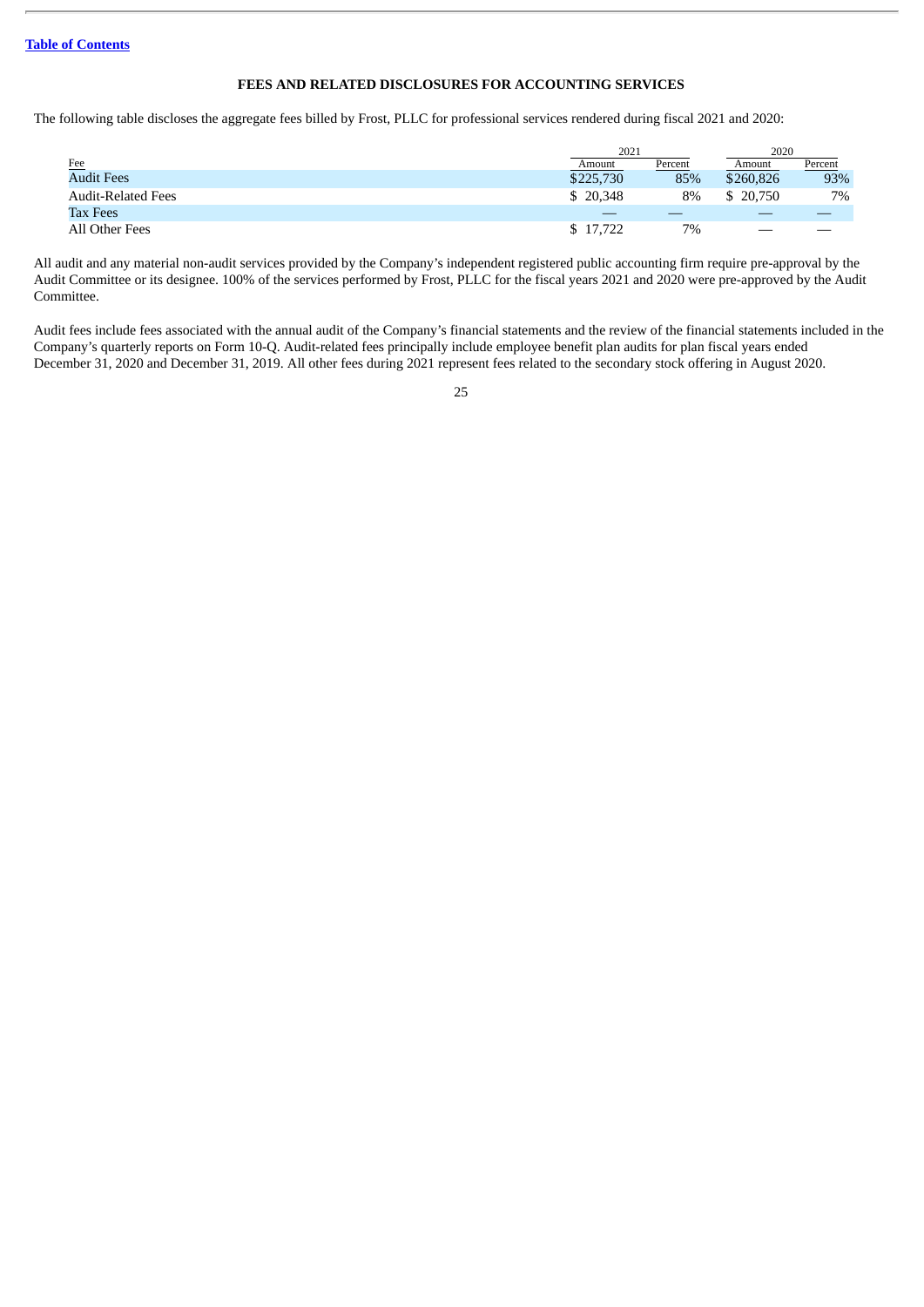## **PROPOSAL NO. 2: RATIFICATION OF SELECTION OF INDEPENDENT REGISTERED PUBLIC ACCOUNTING FIRM**

The Audit Committee selected the firm of Frost, PLLC of Little Rock, Arkansas, to serve as the independent registered public accounting firm for the Company for fiscal year 2022, and the Board of Directors recommends a vote **FOR** ratification of such selection. There have been no controversies, disputes or differences of opinion with Frost, PLLC since the firm has been engaged by the Company.

Frost, PLLC has extensive experience in serving the poultry and egg industries, and, as a result, the Audit Committee felt they would be particularly well-suited to serve as independent registered public accounting firm for the Company. If the Company's stockholders do not ratify the selection of Frost, PLLC, the Audit Committee will reconsider this selection.

Representatives of Frost, PLLC are expected to attend the Annual Meeting and be available to respond to appropriate questions, and they may make a statement if they desire to do so.

Approval of this proposal requires the vote of a majority of the voting interest present in person or represented by proxy. For more information on the voting requirements, see "Voting Shares" above. Unless otherwise specified, proxies will be voted **FOR** the ratification of Frost, PLLC's selection.

#### The Board unanimously recommends a vote "FOR" the ratification of the selection of Frost, PLLC as independent registered public accounting **firm of the Company.**

## **STOCKHOLDER PROPOSALS**

Stockholder proposals for the 2022 Annual Meeting must comply with the requirements of the SEC and be received in writing by the Company no later than May 3, 2022, to be considered for inclusion in the Company's proxy materials. Stockholder proposals should be addressed to Cal-Maine Foods, Inc., Post Office Box 2960, Jackson, Mississippi 39207, ATTN: Secretary. Stockholders wishing to present a proposal at the 2022 Annual Meeting without having the proposal included in the Company's proxy materials must submit the proposal in writing to the Company's Secretary, at the above address, by July 17, 2022. In order to prevent controversy about the date of receipt of a proposal, the Company strongly recommends that any stockholder wishing to present a proposal submit the proposal by certified mail, return receipt requested.

## **OTHER MATTERS**

The Board of Directors is not aware of any other matters which may come before the Annual Meeting. However, if any other matters are properly brought before the meeting, the proxies named in the enclosed proxy will vote in accordance with their best judgment on such matters.

## **INCORPORATION BY REFERENCE**

The 2020 Annual Report on Form 10-K contains the audited consolidated balance sheets of the Company at May 29, 2021 and May 30, 2020, and related consolidated statements of operations, comprehensive income, stockholders' equity, and cash flows for fiscal years ended May 29, 2021 and May 30, 2020. Such financial statements are incorporated herein by reference.

By order of the Board of Directors,

Ma Brimon

Max P. Bowman, Secretary

Ridgeland, Mississippi August 17, 2021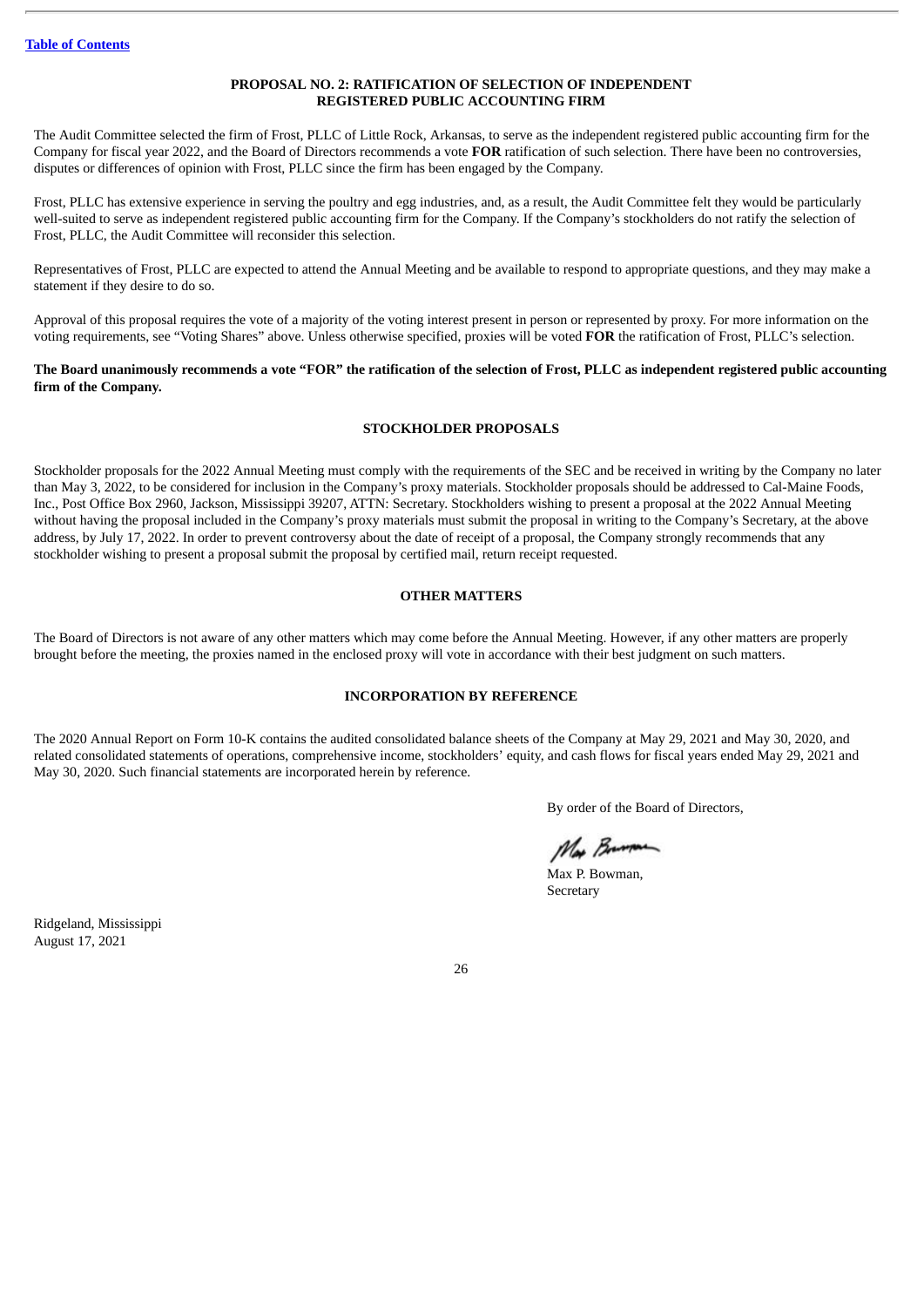*CAL-MAINE FOODS, INC. 1052 HIGHLAND COLONY PARKWAY, SUITE 200 RIDGELAND, MS 39157 MAX BOWMAN*

## **VOTE BY INTERNET - www.proxyvote.com**

Use the Internet to transmit your voting instructions and for electronic delivery of information. Vote by 11:59 p.m. Eastern Time on September 30, 2021 for shares held directly and by 11:59 p.m. Eastern Time on September 28, 2021 for shares held in a Plan. Have your and by 11:59 p.m. Eastern Time on September 28, 2021 for shares held in a Plan. Have your proxy card in hand when you access the web site and follow the instructions to obtain your records and to create an electronic voting instruction form.

#### **ELECTRONIC DELIVERY OF FUTURE PROXY MATERIALS**

If you would like to reduce the costs incurred by our company in mailing proxy materials,<br>you can consent to receiving all future proxy statements, proxy cards and annual reports<br>electronically via e-mail or the Internet.

#### **VOTE BY PHONE - 1-800-690-6903**

Use any touch-tone telephone to transmit your voting instructions. Vote by 11:59 p.m.<br>Eastern Time on September 30, 2021 for shares held directly and by 11:59 p.m. Eastern Time<br>on September 28, 2021 for shares held in a Pl and then follow the instructions.

#### **VOTE BY MAIL**

Mark, sign and date your proxy card and return it in the postage-paid envelope we have provided or return it to Vote Processing, c/o Broadridge, 51 Mercedes Way, Edgewood, NY 11717.

TO VOTE, MARK BLOCKS BELOW IN BLUE OR BLACK INK AS FOLLOWS:

|    |                                                                                                                                                                                                                                                                                                                                                  |     |     |        | D58019-P60202                                                                                                                                           | KEEP THIS PORTION FOR YOUR RECORDS  |   |                     |   |
|----|--------------------------------------------------------------------------------------------------------------------------------------------------------------------------------------------------------------------------------------------------------------------------------------------------------------------------------------------------|-----|-----|--------|---------------------------------------------------------------------------------------------------------------------------------------------------------|-------------------------------------|---|---------------------|---|
|    |                                                                                                                                                                                                                                                                                                                                                  |     |     |        | THIS PROXY CARD IS VALID ONLY WHEN SIGNED AND DATED.                                                                                                    | DETACH AND RETURN THIS PORTION ONLY |   |                     |   |
|    | <b>CAL-MAINE FOODS, INC.</b>                                                                                                                                                                                                                                                                                                                     | All | All |        | For Withhold For All To withhold authority to vote for any individual nominee(s),<br><b>Except</b> mark "For All Except" and write the number(s) of the |                                     |   |                     |   |
|    | The Board of Directors recommends a vote FOR all<br>nominees and FOR proposal 2.                                                                                                                                                                                                                                                                 | П   | □   | $\Box$ | nominee(s) on the line below.                                                                                                                           |                                     |   |                     |   |
| 1. | Election of Directors*                                                                                                                                                                                                                                                                                                                           |     |     |        |                                                                                                                                                         |                                     |   |                     |   |
|    | <b>Nominees:</b>                                                                                                                                                                                                                                                                                                                                 |     |     |        |                                                                                                                                                         |                                     |   |                     |   |
|    | 01) Adolphus B. Baker<br>James E. Poole<br>05)<br>02) Max P. Bowman<br>Steve W. Sanders<br>06)<br>03) Letitia C. Hughes<br>Camille S. Young<br>07)<br>04) Sherman L. Miller                                                                                                                                                                      |     |     |        |                                                                                                                                                         |                                     |   | For Against Abstain |   |
| 2. | Ratification of Frost, PLLC as the Company's independent registered public accounting firm for fiscal year 2022.                                                                                                                                                                                                                                 |     |     |        |                                                                                                                                                         |                                     | □ | П                   | П |
|    | discretion.                                                                                                                                                                                                                                                                                                                                      |     |     |        |                                                                                                                                                         |                                     |   |                     |   |
|    | *Alternatively, to cumulate votes as to a particular nominee as explained in the $\square$<br>Proxy Statement, check box to the right then indicate the name(s) and the<br>number of votes to be given to such nominee(s) on the reverse side of this card.<br>Please do not check box unless you want to exercise cumulative voting.            |     |     |        |                                                                                                                                                         |                                     |   |                     |   |
|    | Please sign exactly as your name(s) appear(s) hereon. When signing as attorney, executor,<br>administrator, or other fiduciary, please give full title as such. Joint owners should each sign<br>personally. All holders must sign. If a corporation or partnership, please sign in full corporate or<br>partnership name by authorized officer. |     |     |        |                                                                                                                                                         |                                     |   |                     |   |
|    |                                                                                                                                                                                                                                                                                                                                                  |     |     |        |                                                                                                                                                         |                                     |   |                     |   |
|    | Signature [PLEASE SIGN WITHIN BOX]<br>Date                                                                                                                                                                                                                                                                                                       |     |     |        | Signature (Joint Owners)                                                                                                                                | Date                                |   |                     |   |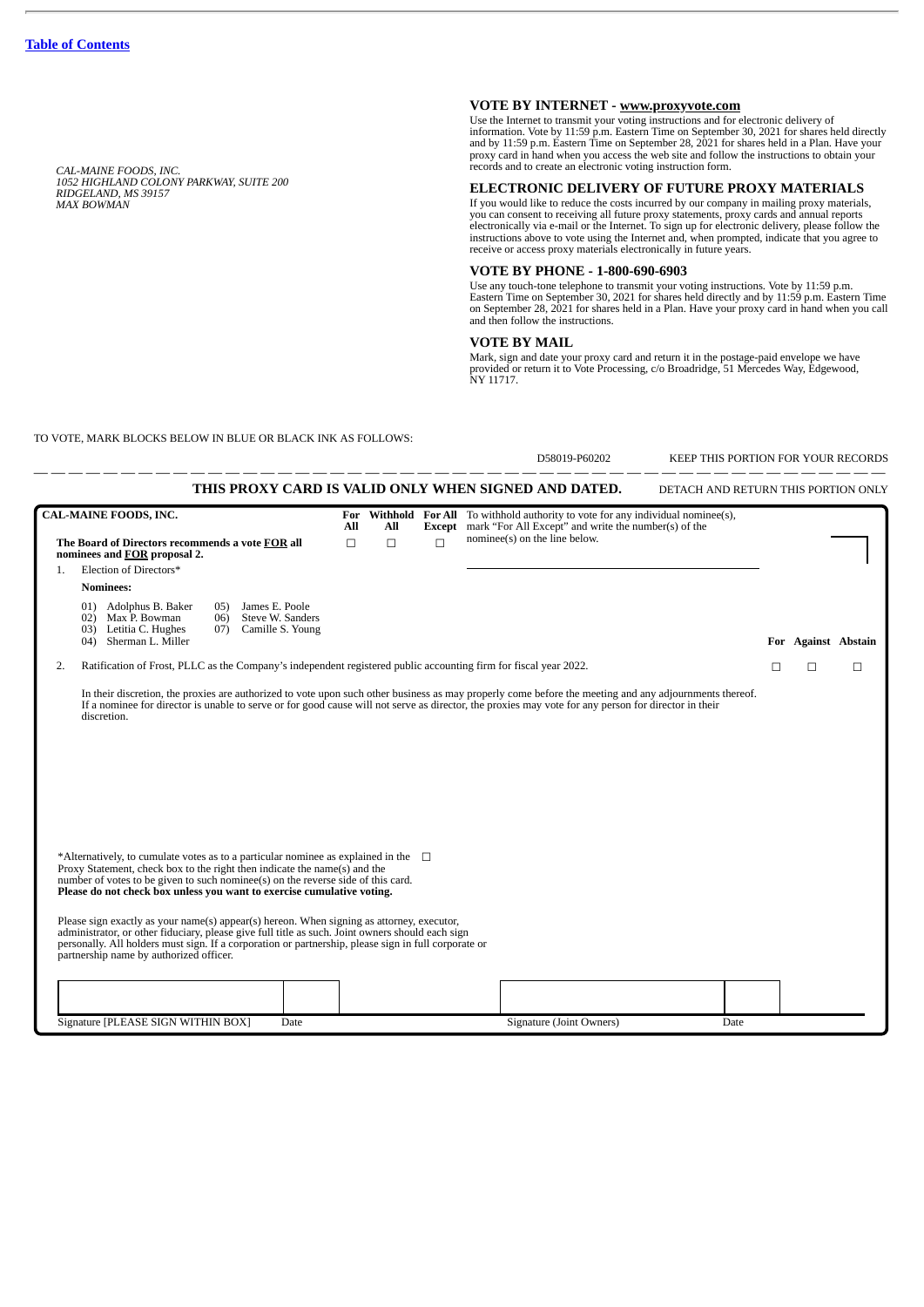**Important Notice Regarding the Availability of Proxy Materials for the Annual Meeting:** The Notice and Proxy Statement and Annual Report on Form 10-K are available at www.proxyvote.com.

— — — — — — — — — — — — — — — — — — — — — — — — — — — — — — — — — — — — — — — — — — — — — — — — — D58020-P60202

#### **2021 PROXY – CAL-MAINE FOODS, INC.**

#### **THIS PROXY IS BEING SOLICITED BY THE COMPANY'S BOARD OF DIRECTORS.**

The undersigned hereby appoints Adolphus B. Baker and Max P. Bowman, or either of them, as proxies with the power to appoint their substitutes and hereby authorizes them to<br>represent and vote, as designated below, all the undersigned would possess if personally present.

When properly executed, this proxy will be voted in the manner directed. IF NO DIRECTION IS MADE, THIS PROXY WILL BE VOTED <u>FOR</u> THE ELECTION<br>OF ALL NOMINEES LISTED, AND <u>FOR</u> RATIFICATION OF THE APPOINTMENT OF FROST, PLLC **proxy may be revoked prior to exercise, either in person or in writing.**

To cumulate votes as to a particular nominee as explained in the Proxy Statement, check box on the reverse side of this card then indicate the name(s) and the number of votes to be given to such nominee(s) below. Please do not check box unless you want to exercise cumulative voting.

#### **PLEASE MARK, SIGN, DATE AND RETURN THE PROXY USING THE ENCLOSED POSTAGE-PAID ENVELOPE**

**CUMULATE**

(If you noted cumulative voting instructions above, please check the corresponding box on the reverse side.)

**Continued and to be signed on reverse side**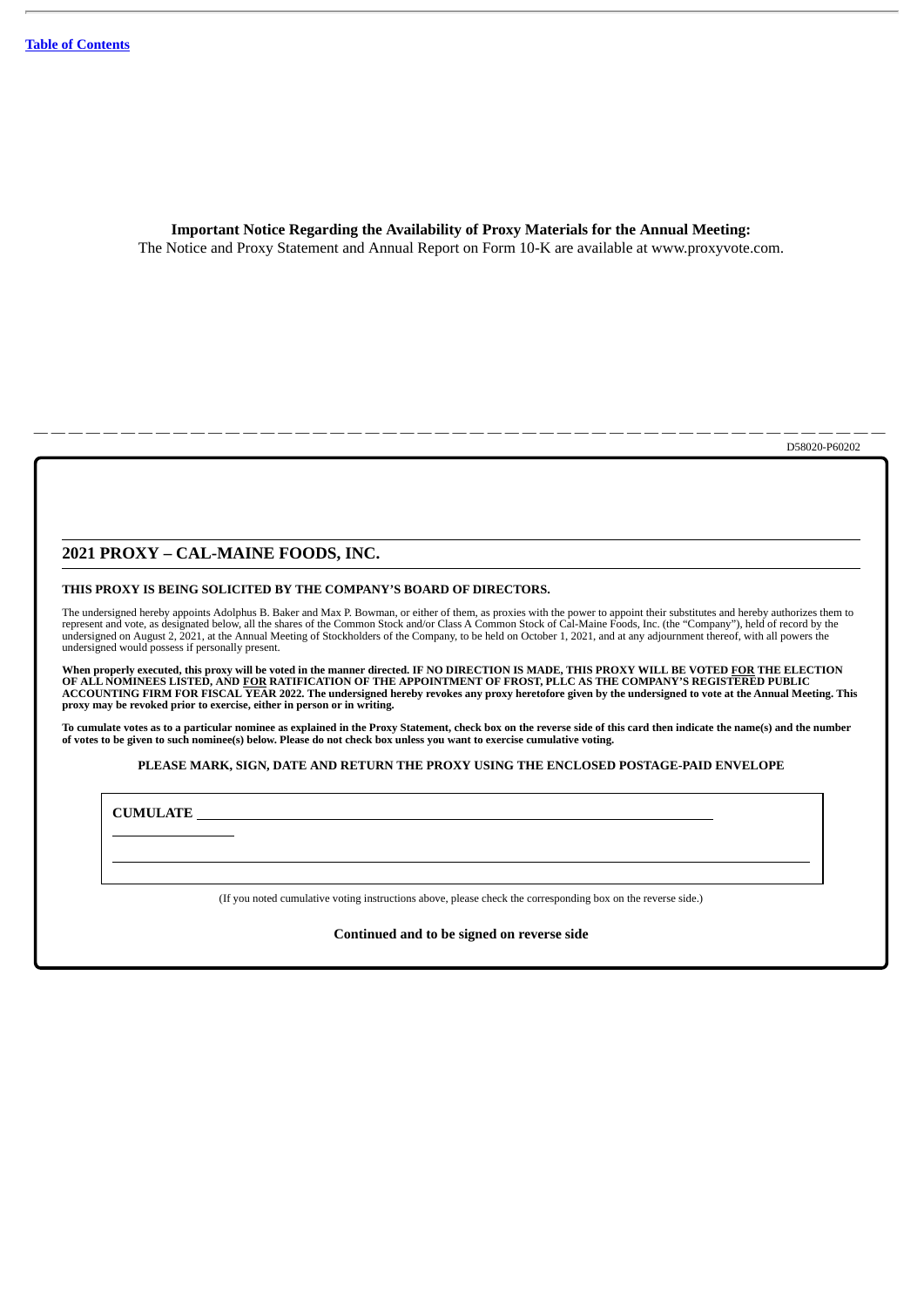*CAL-MAINE FOODS, INC. 1052 HIGHLAND COLONY PARKWAY, SUITE 200 RIDGELAND, MS 39157 MAX BOWMAN*

## **VOTE BY INTERNET - www.proxyvote.com**

Use the Internet to transmit your voting instructions and for electronic delivery of information. Vote by 11:59 p.m. Eastern Time on September 30, 2021 for shares held directly and by 11:59 p.m. Eastern Time on September 28, 2021 for shares held in a Plan. Have your and by 11:59 p.m. Eastern Time on September 28, 2021 for shares held in a Plan. Have your proxy card in hand when you access the web site and follow the instructions to obtain your records and to create an electronic voting instruction form.

#### **ELECTRONIC DELIVERY OF FUTURE PROXY MATERIALS**

If you would like to reduce the costs incurred by our company in mailing proxy materials,<br>you can consent to receiving all future proxy statements, proxy cards and annual reports<br>electronically via e-mail or the Internet.

#### **VOTE BY PHONE - 1-800-690-6903**

Use any touch-tone telephone to transmit your voting instructions. Vote by 11:59 p.m.<br>Eastern Time on September 30, 2021 for shares held directly and by 11:59 p.m. Eastern Time<br>on September 28, 2021 for shares held in a Pl and then follow the instructions.

#### **VOTE BY MAIL**

Mark, sign and date your proxy card and return it in the postage-paid envelope we have provided or return it to Vote Processing, c/o Broadridge, 51 Mercedes Way, Edgewood, NY 11717.

D58021-B60202 KEEP THIS PORTION FOR VOUR RECORDS

TO VOTE, MARK BLOCKS BELOW IN BLUE OR BLACK INK AS FOLLOWS:

|    | <b>CAL-MAINE FOODS, INC.</b>                                                                                                                                                                                                                                                                                                                     |     |     |        |                                                                                                                                                         |   |                     |   |
|----|--------------------------------------------------------------------------------------------------------------------------------------------------------------------------------------------------------------------------------------------------------------------------------------------------------------------------------------------------|-----|-----|--------|---------------------------------------------------------------------------------------------------------------------------------------------------------|---|---------------------|---|
|    |                                                                                                                                                                                                                                                                                                                                                  | All | All |        | For Withhold For All To withhold authority to vote for any individual nominee(s),<br><b>Except</b> mark "For All Except" and write the number(s) of the |   |                     |   |
|    | The Board of Directors recommends a vote FOR all<br>nominees and FOR proposal 2.                                                                                                                                                                                                                                                                 | П   | П   | $\Box$ | nominee(s) on the line below.                                                                                                                           |   |                     |   |
| 1. | Election of Directors*                                                                                                                                                                                                                                                                                                                           |     |     |        |                                                                                                                                                         |   |                     |   |
|    | <b>Nominees:</b>                                                                                                                                                                                                                                                                                                                                 |     |     |        |                                                                                                                                                         |   |                     |   |
|    | James E. Poole<br>01) Adolphus B. Baker<br>05)<br>02) Max P. Bowman<br>Steve W. Sanders<br>06)<br>Letitia C. Hughes<br>Camille S. Young<br>03)<br>(07)<br>Sherman L. Miller<br>(04)                                                                                                                                                              |     |     |        |                                                                                                                                                         |   | For Against Abstain |   |
| 2. | Ratification of Frost, PLLC as the Company's independent registered public accounting firm for fiscal year 2022.                                                                                                                                                                                                                                 |     |     |        |                                                                                                                                                         | П | П                   | П |
|    |                                                                                                                                                                                                                                                                                                                                                  |     |     |        |                                                                                                                                                         |   |                     |   |
|    | *Alternatively, to cumulate votes as to a particular nominee as explained in the $\square$<br>Proxy Statement, check box to the right then indicate the name(s) and the<br>number of votes to be given to such nominee(s) on the reverse side of this card.<br>Please do not check box unless you want to exercise cumulative voting.            |     |     |        |                                                                                                                                                         |   |                     |   |
|    | Please sign exactly as your name(s) appear(s) hereon. When signing as attorney, executor,<br>administrator, or other fiduciary, please give full title as such. Joint owners should each sign<br>personally. All holders must sign. If a corporation or partnership, please sign in full corporate or<br>partnership name by authorized officer. |     |     |        |                                                                                                                                                         |   |                     |   |
|    |                                                                                                                                                                                                                                                                                                                                                  |     |     |        |                                                                                                                                                         |   |                     |   |